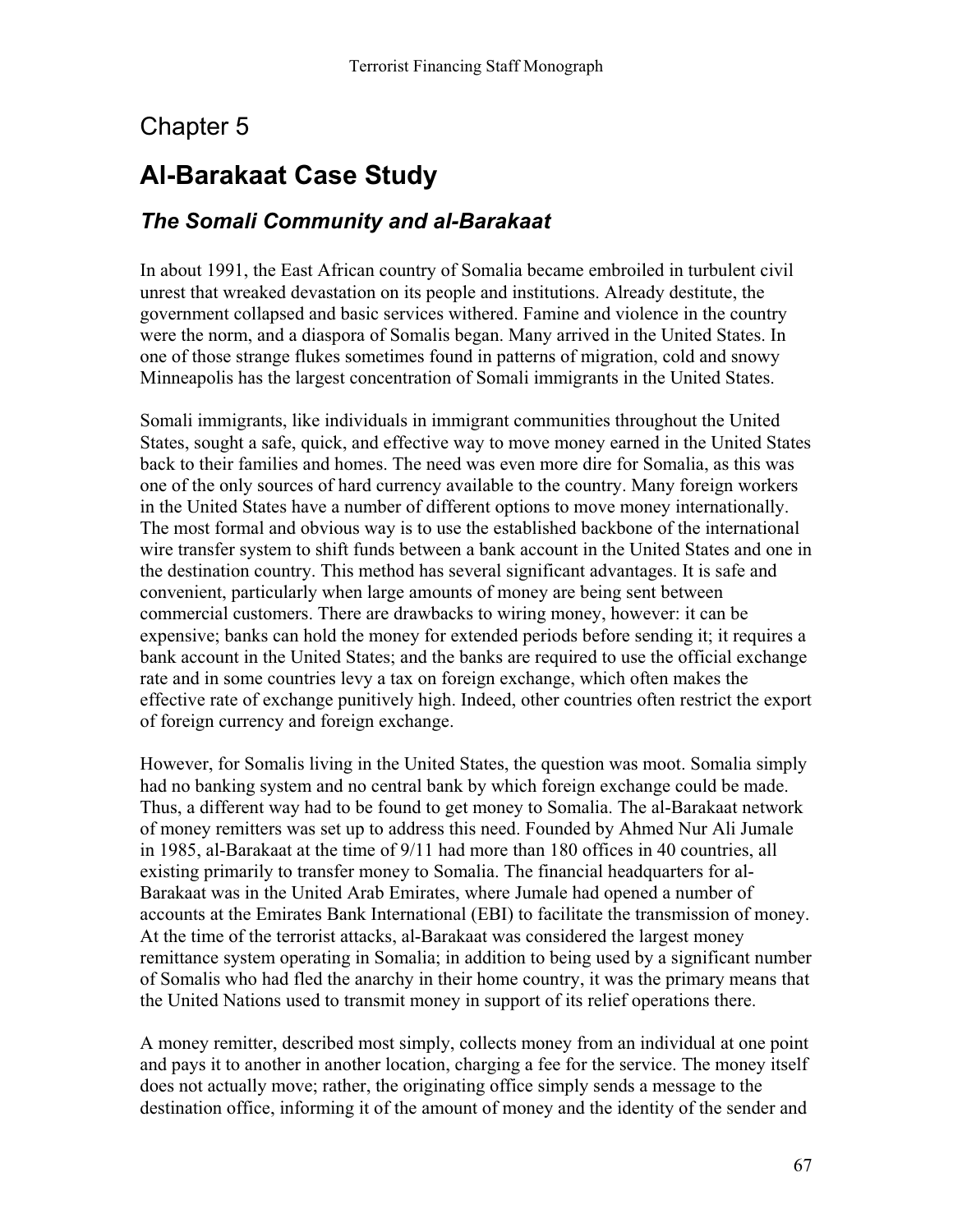of the recipient. The destination office then pays the ultimate recipient. To settle, money is periodically wired in aggregate amounts from the originating office's bank account either to a central clearing account owned by the money-remitting company or through correspondent bank accounts. The central office, in turn, settles with the destination office. Each office is typically an agent or licensee of the main office, and its relationships are usually arm's-length and governed by a written contract. The main office is responsible for keeping track of the settling transactions with all of the other offices. Most money remitters in the United States belong to large franchise, such as Western Union or MoneyGram. They effectively operate along the same principles as al-Barakaat, albeit more formally. Additionally, the absence of any agents for large, Western-based money remitters in Somalia forced Somalis to use smaller, ethnically based ones.

Al-Barakaat has been commonly called a hawala, but it is not one.<sup>61</sup> There are similarities between the two systems. In both, there is a need to compensate the agent who has paid out money pursuant to a money transfer. In both, the money is not sent for each individual transaction; rather, there is a larger settling transaction conducted periodically to adjust for the differences in what each office took in and what it had to pay out.

The key difference is in how the money or value moves between the office obtaining the money from the customer and the office paying the money out to the ultimate beneficiary. In transferring value between the sending and the receiving offices, a money remitter uses the formal financial system, typically relying on wire transfers or a correspondent banking relationship. A hawala, at least in its "pure" form, does not use a negotiable instrument or other commonly recognized method for the exchange of money. Hawaladars instead employ a variety of means, often in combination, to settle with each other: they can settle preexisting debt, pay to or receive from the accounts of third parties within the same country, import or export goods (both legal goods, with false invoicing, or illegal commerce, such as drug trafficking) to satisfy the accounts, or physically move currency or precious metal or stones.

There are other distinguishing characteristics of a hawala. Many hawalas operate between specific areas of the world, or even specific areas within a specific country. An individual wanting to send money from Canada to one area in Pakistan, for example, might use one hawaladar; to move money to a different part of Pakistan, it may be necessary to use a different one. Hawalas typically do not maintain a large central control office for settling transactions. Instead, a loose association of hawaladars conduct business with each other, typically without any formal or legally binding agreements. Hawaladars often keep few formal records; those that do exist are usually handwritten in idiosyncratic shorthand and are typically destroyed once the transaction is completed.

As noted in chapter 2, Usama Bin Ladin and al Qaeda made significant use of hawalas to move money in the Middle East—particularly in Pakistan, the UAE, and Afghanistan—in

<sup>61</sup> The following discussion is aided by two reports, both produced by FinCEN: *A Report to Congress in Accordance with Section 359 of the USA PATRIOT Act,* (2002) and *Hawala: the Hawala Alternate Remittance System and its Role in Money Laundering*, (undated, probably 1996)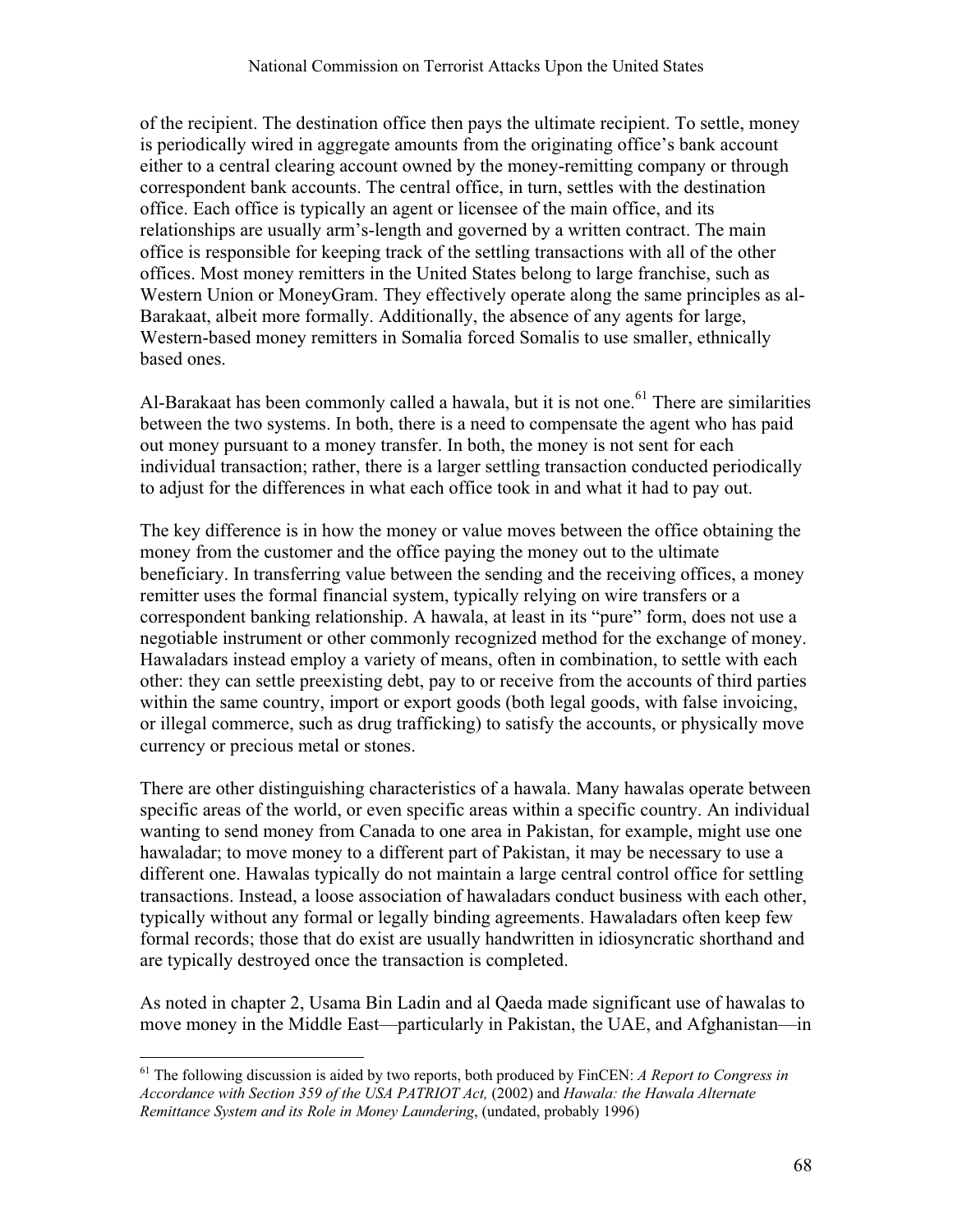the period before 9/11. This does not make the use of hawalas inherently criminal, although it has been recognized that some of their characteristics allow criminal activity to flourish: little formal record keeping, lack of government controls, and settling transactions that do not go through formal financial channels.

The Somali money remitters in Minneapolis had attracted official attention for some time. There were three primary remitters in Minneapolis in the late 1990s: al-Barakaat, Dahb Shiil, and Shirkadda Xawilada Amal. Al-Barakaat had by far attracted the most attention. A local bank had filed Suspicious Activity Reports  $(SARs)^{62}$  as early as the summer of 1996 with the Treasury Department regarding what they believed to be suspicious financial activity: large amounts of cash and other instruments were being deposited and then immediately wire transferred to a single account in the UAE the next day. The SARs did not describe what the bank thought the nature of the activity was, just that it seemed inconsistent with normal banking activity. By 9/11, these reports numbered in the hundreds.

The FBI, which received a regular summary of these reports, opened a criminal moneylaundering case file on al-Barakaat in May  $1997<sup>63</sup>$  In a typical money-laundering investigation, an investigative agent tries to develop evidence that the money was derived from a crime that was statutorily described as a "specified unlawful activity" (SUA), and that the purpose of the transaction was either to disguise the nature, source, ownership, or control of the money or to further the criminal activities. The difficulty here, which would plague both the intelligence and criminal investigators for the rest of the investigation into al-Barakaat, was that the transactions themselves revealed neither who the recipient of the money was nor what happened to the money once it arrived in the UAE. The source of the money or purpose behind the transaction could be legitimate or nefarious: in the absence of further information, it was impossible to know which. After a preliminary investigation, the FBI closed its criminal investigation of al-Barakaat in August 1998, unable to find an SUA or gain an understanding of the purpose of the transactions. More SARs continued to pour in, however, and U.S. Customs and Internal Revenue Service agents in Minneapolis, who had opened a separate investigation into al-Barakaat, continued to investigate.

 $62$  Suspicious Activity Reports and their role in the overall scheme of anti-money laundering regulation of banks and other financial institutions are discussed in chapter 4.

 $63$  The description of the FBI intelligence and multi-agency law enforcement investigation against al-Barakaat was derived from a review of FBI case reports and source reporting, as well as face to face interviews with the agents and FBI officials involved. The description of the government's understanding of al-Barakaat prior to 9/11 was derived from a review of intelligence agency reporting. The description of the foreign government participation in the al-Barakaat action is derived from State Department cables and Treasury memoranda. The discussion of OFAC is derived from review of internal Treasury documents and from interviews of Treasury and OFAC officials.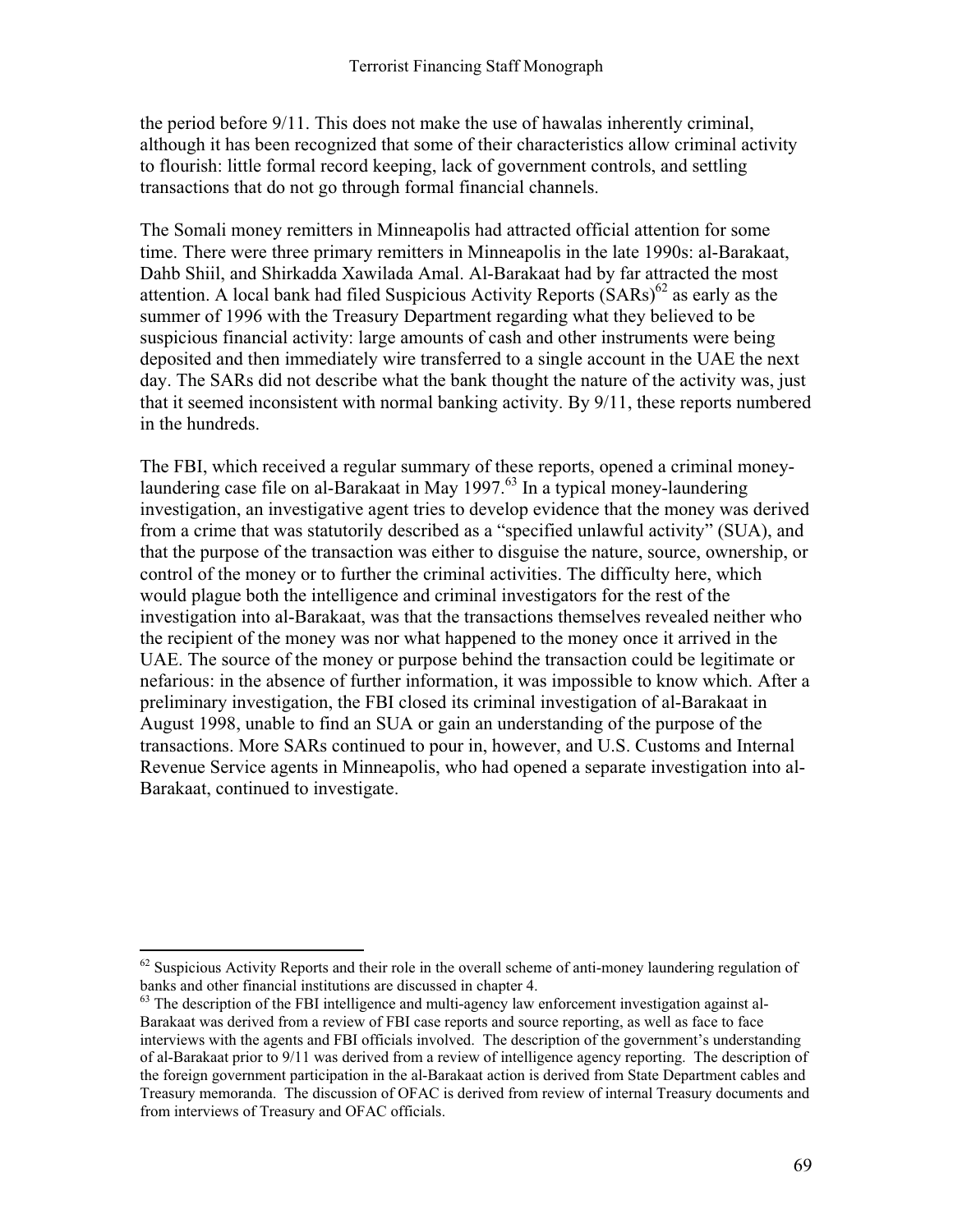#### *The Early Intelligence Case*

The primary domestic investigation of potential Somali-based terrorist activities occurred in Minneapolis.<sup>64</sup> The lead case agent was able to develop intelligence both from his own investigative efforts and from his review of the materials in the possession of the CIA. In December 1998, a case agent in the intelligence squad in Minneapolis developed a source of information on the activities of the Somali community. The source indicated that the terrorist group Al-Itihaad Al-Islamiya (AIAI) had a cell in Minneapolis, and that it supported radical Islamic activities against the United States. The investigation focused on a specific individual within the United States, who was alleged to have plotted to bomb U.S. embassies in Uganda and Ethiopia and to have been engaged in fund-raising in Minneapolis to support AIAI activities overseas. Additionally, the source provided information regarding about 15 Somali immigrants. After further inquiry, including searches and an interview, the investigations were closed when it was found that the FBI's original source lacked credibility regarding this specific threat and that other reliable sources had no knowledge of the suspected plotter.

While the original source did not pan out, the agent was able to learn from his contacts in the intelligence community, particularly the CIA, a great deal about AIAI. The agent learned that AIAI operated primarily in East Africa and was considered a loose affiliation of Islamists. AIAI was considered a significant threat by the Defense Intelligence Agency, which had experience in Somalia during the early 1990s, and intelligence suggested that AIAI had links to Usama Bin Ladin. For example, there were indications that Usama Bin Ladin had visited Somalia and visited an AIAI stronghold in southern Somalia to look for a new base of operations when his stay in Sudan ended. Bin Ladin purportedly met with the leaders of AIAI as well, and was said to have given AIAI \$400,000 in 1997 to support attacks on Ethiopia. Some of this intelligence was reinforced after 9/11, when it was reported that AIAI discussed hiding Bin Ladin in the event he needed to leave Afghanistan.

Despite these troubling links, the State Department thought AIAI did not meet the standard for designation as a Foreign Terrorist Organization (FTO), which would have the effect, among other things, of criminalizing support of it. Additionally, there was a concern on the part of the State Department that some of the reporting involving AIAI was simply not credible. State said that multiple reports from the CIA discredited its earlier sources.

In the late 1990s, the intelligence community also began to draw links between AIAI, al-Barakaat (particularly its founder, Ahmed Nur Ali Jumale) and Usama Bin Ladin. The reporting centered on a few key facts. First, it alleged that Usama Bin Ladin not only assisted Jumale in establishing al-Barakaat in about 1992 but was in fact a silent partner, and that Jumale managed Bin Ladin's finances as well. This was consistent with other information that indicated a prior relationship between Jumale and Bin Ladin. Second,

<sup>64</sup> The first FBI investigation on AIAI and al-Barakaat was started in San Diego in October 1996, on an individual investigated as a result of his connection with HAMAS.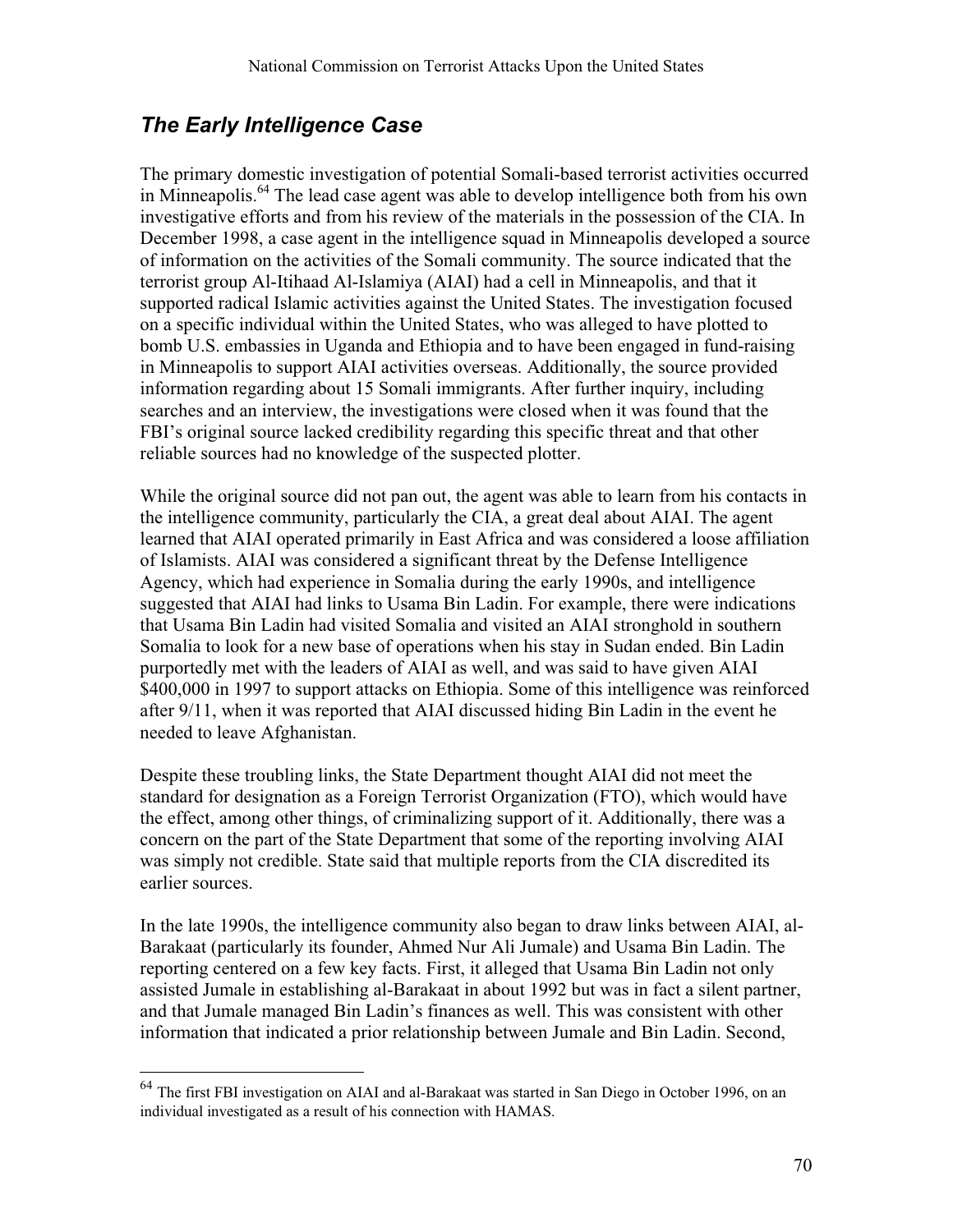the reporting indicated that al-Barakaat was associated with AIAI, in that al-Barakaat managed the finances of AIAI, and AIAI used al-Barakaat to send money to operatives. Variations of that reporting stated that the head of al-Barakaat, Jumale, was part of the AIAI leadership, or that Usama Bin Ladin used al-Barakaat to fund AIAI. Third, there were allegations that al-Barakaat actually assisted in procuring weapons for AIAI or sold weapons to AIAI. There were specific reports, for example, of al-Barakaat's supplying Somalia's Sharia court with 175 "technicals" and 33 machine guns between January and mid-July 2000, and AIAI with 780 machine guns, which it had procured from sources in China and Chechnya. Other reporting indicated that al-Barakaat was founded by members of the Muslim Brotherhood in order to facilitate the transfer of money to terrorist organizations, including Hamas and AIAI.

Lastly, there was fairly detailed information from a U.S. embassy in Africa in July 1999. Two sources known to the embassy claimed that Usama Bin Ladin was a silent partner and frequent customer of al-Barakaat. One of the sources further related that Bin Ladin gave Jumale \$1 million of venture capital to start al-Barakaat, and that terrorist funds were intermingled with the funds sent by NGOs. A third source told the embassy that al-Barakaat did not practice any kind of due diligence in making financial transactions. Both sources claimed that al-Barakaat security forces supported Usama Bin Ladin by providing protection for Bin Ladin operatives when they visited Mogadishu. The embassy cautioned that the allegations could not be confirmed and noted the risk that the sources may simply be spreading negative information about their rivals.

The Minneapolis FBI intelligence agent continued to develop sources and investigate the activities of the Somali community. By July 1999, he was able to open a "full field investigation" (FFI) into AIAI as a group. All FBI FFIs require predication: that is, some evidence must already exist to give the FBI reason to believe that an individual is involved in activities on behalf of a foreign government or terrorist organization, which would justify further surveillance or intelligence collection. This requirement, which prevents the FBI from undertaking random domestic intelligence collection on individuals, was introduced as a way to protect civil liberties. An FFI can be instituted after a preliminary investigation (PI), which is opened to determine whether an FFI is justified. A PI can be opened only for a limited time, and agents in a PI are restricted in their methods of collecting intelligence.

When they opened the AIAI investigation, the Minneapolis agents saw it as "purely" intelligence gathering." They simply wanted to learn whether AIAI was operating in the United States and, if so, determine the nature of its activities (such as fund-raising, logistics, or operations). There was no attempt to build a criminal case in the traditional sense, nor was any effort given to developing probable cause, the standard that criminal case agents typically work toward. They were interested in developing probable cause that specific individuals were agents of a foreign power or the particular communications were to be used in the furtherance of terrorist activities, the standard used to obtain a FISA warrant.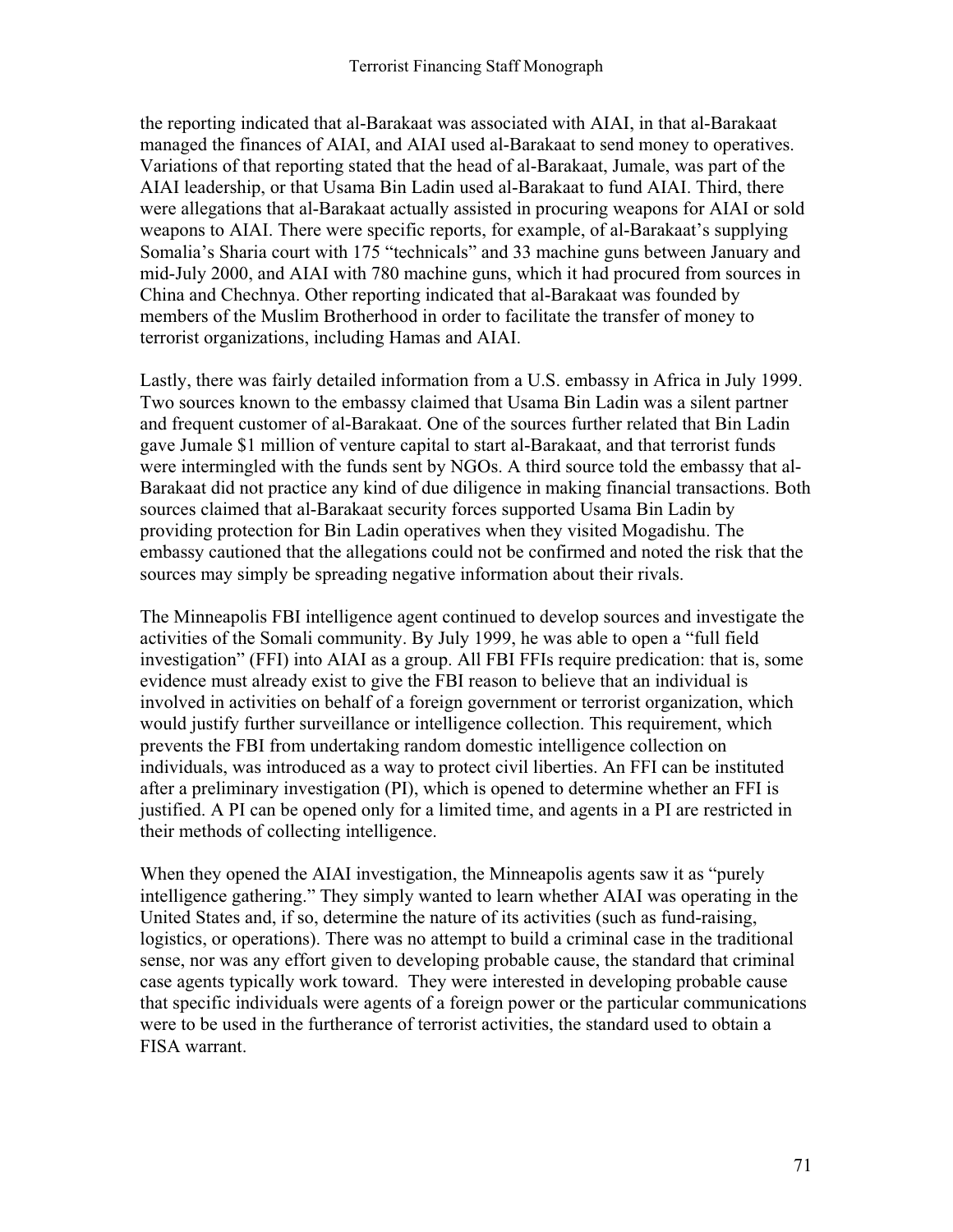#### *Considering a Criminal Case*

The intelligence agent knew of the SARs and knew that al-Barakaat was closely tied into the Somali network in Minneapolis. Moreover, the intelligence agent knew what the federal criminal agents investigating the money-laundering claims did not: intelligence reports tied the al-Barakaat network to AIAI and Usama Bin Ladin. As a result, the intelligence agent thought that it would be useful to open a criminal case on al-Barakaat. This was a matter of some controversy, as there was a fairly rigid rule within the FBI and Department of Justice against mingling intelligence cases and law enforcement cases. In the jargon of the day, this prohibition was known as "the wall," and it was the source of considerable confusion among agents in the field. Working-level agents understood that headquarters frowned on having simultaneous criminal and intelligence cases, although it was hard for them to articulate why.

Opening a criminal case to complement the intelligence case would have several advantages, however, if the agent could get the approvals. First, criminal charges could be threatened against subjects, providing motivation for them to cooperate in furthering the intelligence investigations. Equally important, a criminal case would give the intelligence agent far better tools to investigate al-Barakaat and the suspected AIAI members in Minneapolis. These tools included grand jury subpoenas to obtain bank records. Grand jury subpoenas were far preferable to National Security Letters (NSLs), the method for obtaining documents in intelligence investigations, because the FBI could obtain subpoenas almost instantly, whereas NSLs took 6 to 12 months to be issued.<sup>65</sup> Outside of the New York Field Office, which had its own procedures, NSLs could be approved only at FBI headquarters and had to be signed by a supervisor.

Additionally, the intelligence agent wanted to brief the Assistant U.S. Attorney (AUSA), the local federal prosecutor in Minneapolis, on the intelligence investigation. He thought that it would be useful for the prosecutor to obtain an understanding of the context and motivation for the criminal case. From past experience the agent believed that the U.S. Attorney's Office would not get involved in a criminal spin-off of an intelligence case unless FBI headquarters approved the transfer. And he also knew from past experience that because the potential criminal charges evident at that time were relatively minor, the U.S. Attorney's Office would not be interested unless the prosecutors were briefed on al-Barakaat's terrorist connections.<sup>66</sup> As a result, the agent applied for permission to brief the AUSA on the case. He did not receive this approval for 13 months—many months after the FBI Director himself took a personal interest in the case.

The FBI Radical Fundamentalist Unit (RFU) at headquarters, responsible for approving this briefing, initially opposed it. The RFU did not see it as necessary and questioned whether the evidence was strong enough to justify breaching the wall between criminal

<sup>&</sup>lt;sup>65</sup> According to the intelligence agent doing these types of investigations, this delay no longer exists, and NSLs can be obtained just as fast as grand jury subpoenas.

<sup>&</sup>lt;sup>66</sup> The most obvious crime was "structuring financial transactions." The crime consists of breaking apart cash bank deposits into increments of less than \$10,000, so that the bank does not file a form identifying such depositors to the Department of the Treasury.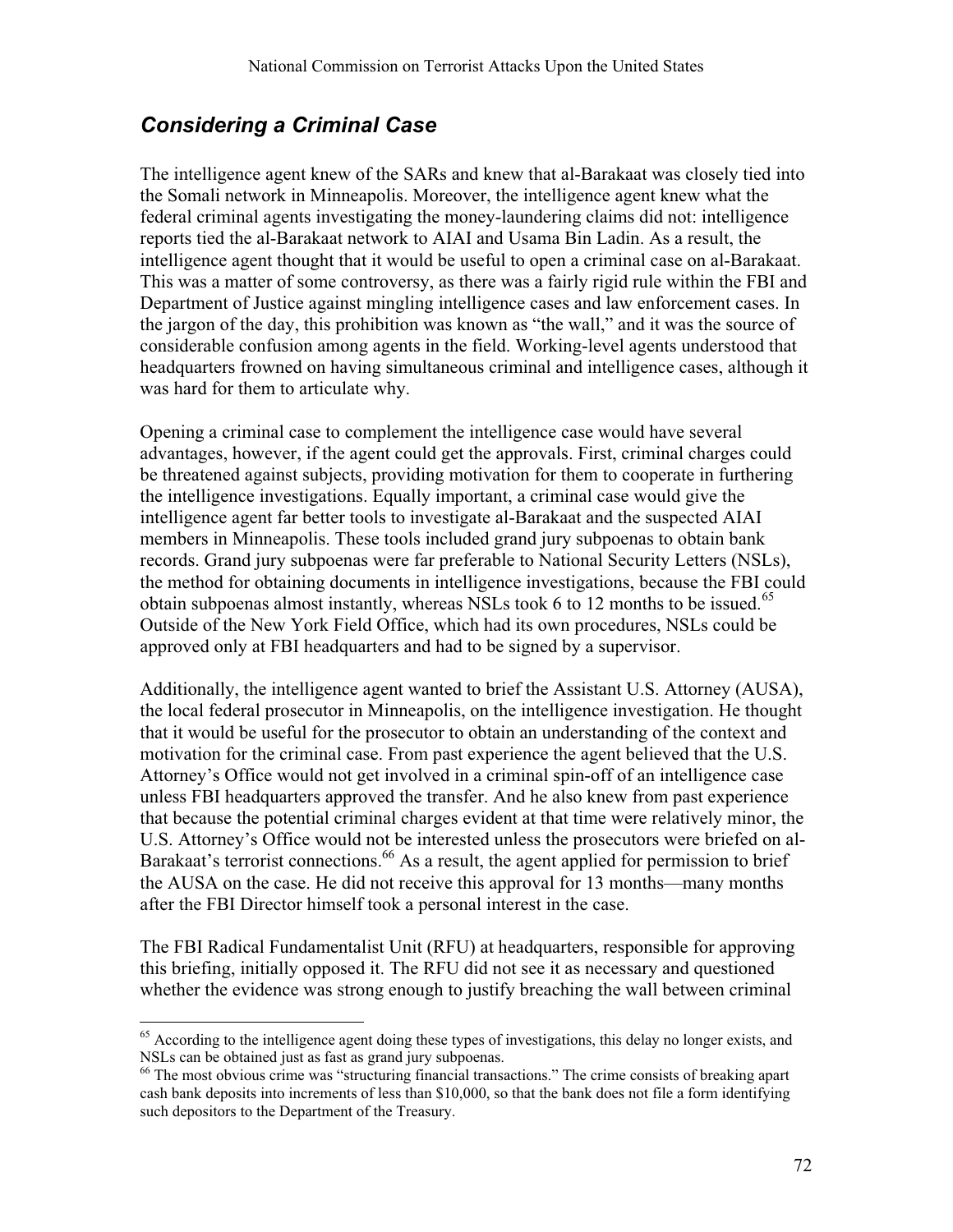and intelligence cases. At the time, FBI headquarters required greater evidence to brief the U.S. Attorney's Office on an intelligence case than it did to open an intelligence full field investigation, and headquarters did not think the evidence regarding the AIAI case had reached the requisite level. In the Minneapolis intelligence agent's view, headquarters viewed Minneapolis as excessively aggressive in pushing the limits of the wall and may have been more cautious in this case as a result.

According to the Minneapolis intelligence agent, the RFU thought the case was not strong for a number of reasons. First, the RFU supervisor did not believe AIAI was a threat to the United States and questioned whether AIAI, with its decentralized command structure, was really a group at all. Moreover, AIAI had not been designated a foreign terrorist organization by the Secretary of State. This was a significant point because without that designation, it was not a crime to give AIAI material support (absent evidence that the support went to carrying out a specific terrorist attack). As for al-Barakaat, the RFU thought that the information about connections with al Qaeda was dated; also, it pointed out, there was no evidence that any of the Somalis who used al-Barakaat to remit funds did so with the intention of supporting terrorism. The agent agreed that all of these allegations remained unproven and required further investigation, but he wanted to brief the AUSA to obtain better tools to find out the truth.

While waiting for the approval to brief the AUSA, the Minneapolis intelligence agent came to learn of the IRS and U.S. Customs investigation, and in October 1999 he met with those involved. The FBI opened a criminal investigation in November 1999. The agents agreed to work together, along with the Immigration and Naturalization Service, to see whether they could make a criminal case. Multiagency cooperation has become common in large criminal investigations, as each agency brings its unique skills to bear: the FBI provides resources and investigative experience, the IRS has a reputation for very well trained and skilled financial investigators, Customs has the ability to control the borders, and INS brings to bear its authorities to enforce the immigration laws (critical to developing witnesses in investigations of this type). Moreover, a joint case makes possible information sharing, as each agent can search his or her own agency's database and communicate the results to the group.

Ultimately, following several meetings by officials in Washington, the Minneapolis FBI received approval to brief the AUSA in December 2000 on the connections between the criminal violations and the larger intelligence issues, which it did. It thereafter enjoyed an excellent relationship with the U.S. Attorney's Office in Minneapolis.

The strategy in the criminal case was to try to gather evidence and gain an understanding of where the money was going once al-Barakaat sent it, and thus to determine whether it was being used to support terrorism. The focus was on the employees and owners of the three al-Barakaat outlets in Minneapolis. Part of the mission of the criminal case would be to support the intelligence case. At the time, the investigators were "still trying to find out what we had." The criminal FBI agent (the criminal case had to have a separate investigator because of "wall" issues, although both agents worked in the same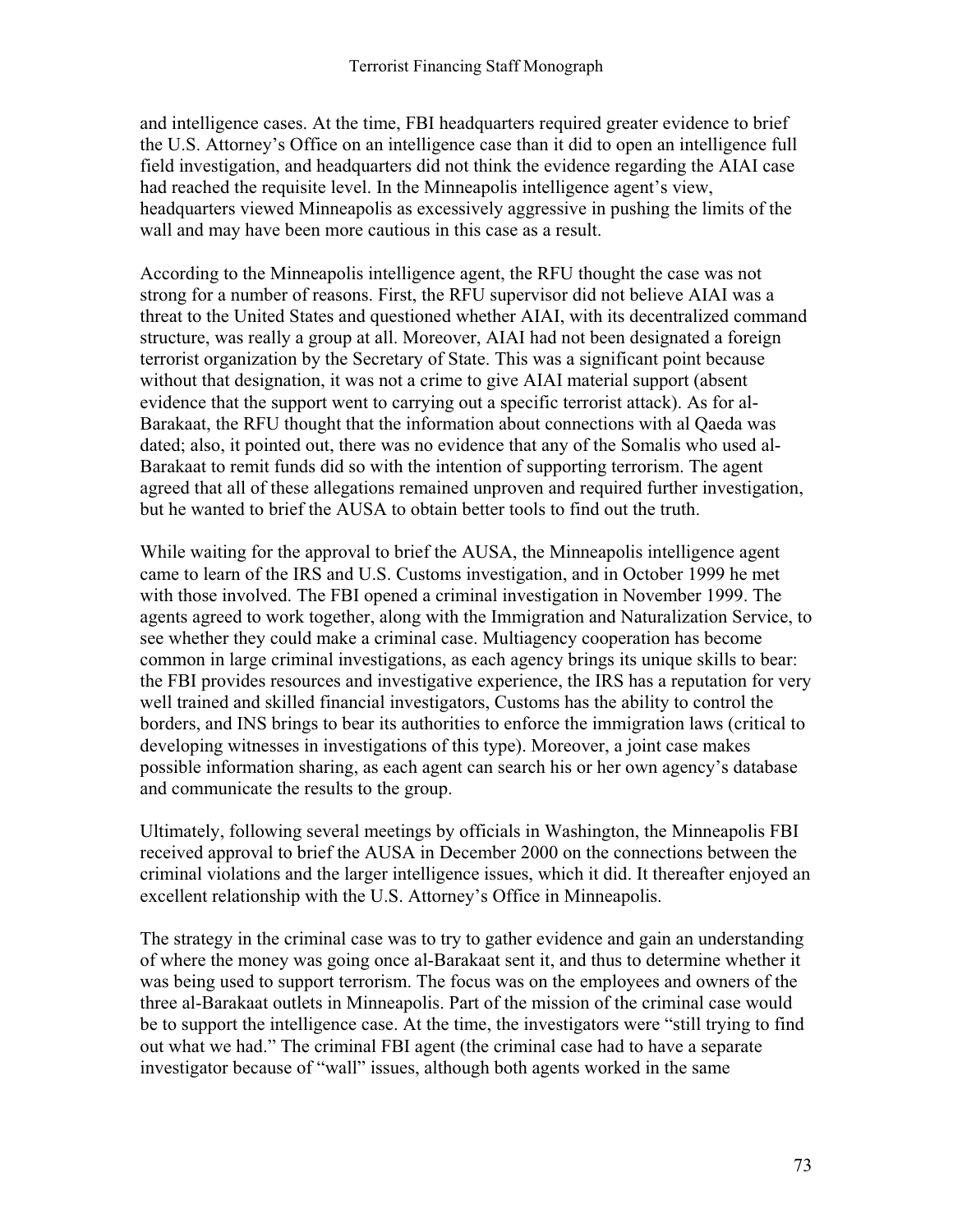intelligence squad) was looking more toward a "nickel-and-dime fraud case." There did not seem to be enough evidence to make a pure terrorist-financing case.<sup>67</sup>

One difficulty was that it was almost impossible to follow the money once it left the United States. All of the transfers went to the UAE, and there the investigators lost the trail. To pick it up again, they would have to get records from the bank the money was being wired to—the Emirates Bank International in Dubai. But U.S. law enforcement could not simply ask the EBI for the records. Rather, the agents would have to ask the government of the UAE to ask the EBI for the records. Then, the UAE could turn the records over to the United States. Obtaining records from a foreign government is a long and cumbersome process, filled with potential pitfalls. To begin with, there is no guarantee that the foreign country will even consider the request, particularly in the absence of a treaty requiring such cooperation. Each country has its own notions about bank secrecy and many jurisdictions resist opening up their records to another country. Even if the foreign jurisdiction agrees in principle to the request, it must be persuaded that the United States has a legitimate need for the records and is not merely undertaking a fishing expedition. This showing may require the disclosure of sensitive information to a foreign government, and the United States may not necessarily be able to trust that government or have confidence in its control over the further dissemination of the information. Thus, an agent conducting such an investigation has to balance the need for the records against the possibility of disclosure.

Al-Barakaat was moving significant amounts of money overseas, and to the Minneapolis criminal case agent, it seemed improbable that the relatively low-skilled Somali community in Minneapolis, although large, could have amassed so much money through legitimate wages. In early 2001, al-Barakaat was transferring as much as \$1,000,000 through its Minneapolis facilities. The agent believed that some of that money *must* have been derived from fraud.

### *The Other Field Offices Pick Up the Investigation*

In the meantime, other FBI field offices were finding similar al-Barakaat activity. By the summer of 1999, the FBI knew that there were al-Barakaat offices in San Diego, Washington, D.C., and Minneapolis, and Minneapolis was actively polling other cities to determine the links. Seattle opened a case in December 1999, and by February 2001 had developed a source who reported that "apparently" al-Barakaat fees were used to fund AIAI.<sup>68</sup> The FBI field offices coordinated with each other, and ultimately held

<sup>&</sup>lt;sup>67</sup> The central terrorist financing crime is called "material support," in violation of 18 U.S.C. 2339B. This requires the knowing contribution of something of value (it need not be money) to an organization that has been listed as a Foreign Terrorist Organization by the Secretary of State. It is an extraordinarily broad statue, in that prosecutors need not trace specific money to a terrorist act.

<sup>&</sup>lt;sup>68</sup> A review of the FBI files in the case revealed a substantial amount of secondary reporting. The most valuable intelligence is from first hand witnesses: individuals who can report something based on personal experience. There were few sources who could do this regarding al-Barakaat. Rather, most of what was collected was information that others had heard. The line between intelligence and rumor mongering can be quite thin, and great care needed to be taken to evaluate that information for what it was.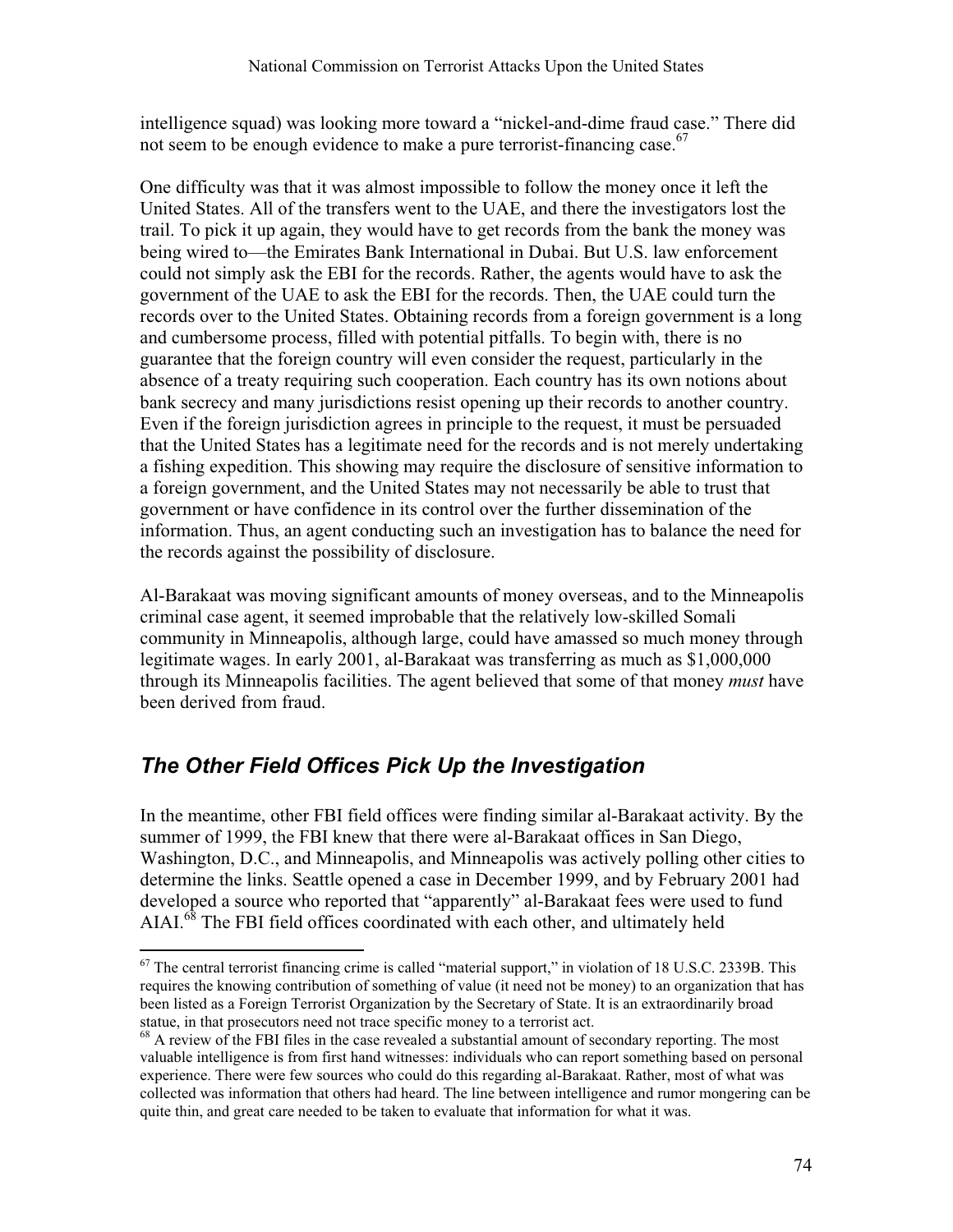multidistrict meetings in April 2000 and May and June 2001. Unlike in other cases, however, there was very little to coordinate: each al-Barakaat office appeared to be operating independently, with the EBI account in the UAE serving as the only link between them. By 9/11, there were FBI investigations in Charlotte, Cincinnati, New York, Seattle, San Diego, and Washington, D.C.

Al-Barakaat also had attracted the attention of the Financial Crimes Enforcement Network (FinCEN), the Treasury agency established to review and disseminate suspicious activity reports submitted by banks and other financial institutions. In December 1999 (about four months after the FBI was reporting that al-Barakaat had ties to Bin Ladin and offices in at least three U.S. cities), a FinCEN analyst reviewing intelligence community cables noted a reference to al-Barakaat along with the identification of a specific account in the UAE. The analyst recalled that a co-worker the previous month had noted an anomaly in reviewing al-Barakaat SARs. FinCEN analyzed the al-Barakaat SARs and, in February 2000, briefed FBI headquarters concerning the results. By March 2000, FinCEN had prepared a report and link-analysis chart highlighting the connections between the al-Barakaat entities and the UAE accounts. Still, no one knew the purpose behind the money transfers, the source of the money, or the ultimate destination. To get to the source, the agents would have to locate informants in the community who could tell them; to understand the ultimate destination of the money, they would need access to the records within the UAE.

The FBI had a number of informants who could tell them about al-Barakaat. The criminal case agent, in the course of the criminal investigation, had found two confidential sources who were reporting that al-Barakaat was siphoning money to AIAI. The sources also indicated that to be an al-Barakaat representative, one also had to be a member of AIAI. But the criminal case agent's sources had no direct knowledge of these claims; they were simply repeating what was purportedly common knowledge within the Somali community.

In conjunction with members of the intelligence community, the intelligence agent also worked two sources who could speak out of personal knowledge. These sources were able to travel and provide intelligence on AIAI and the situation in East Africa. His sources claimed direct contact with senior al-Barakaat management. Much of the reporting, however, concerned AIAI in Somalia; there was less on the local AIAI cells within the United States, or on the relationship of al-Barakaat to either AIAI or Usama Bin Ladin.

Nevertheless, the statements of these two sources did corroborate information regarding the relationship between al-Barakaat, al Qaeda, and AIAI. The sources contended that at the direction of senior management, al-Barakaat funneled a percentage of its profits to terrorist groups and that UBL had provided venture capital to al-Barakaat founder Ahmed Jumale to start the company. The agent believed these sources, because they had been vetted and the information they were providing was consistent with intelligence he had previously received. Moreover, the intelligence agent believed that relationship of these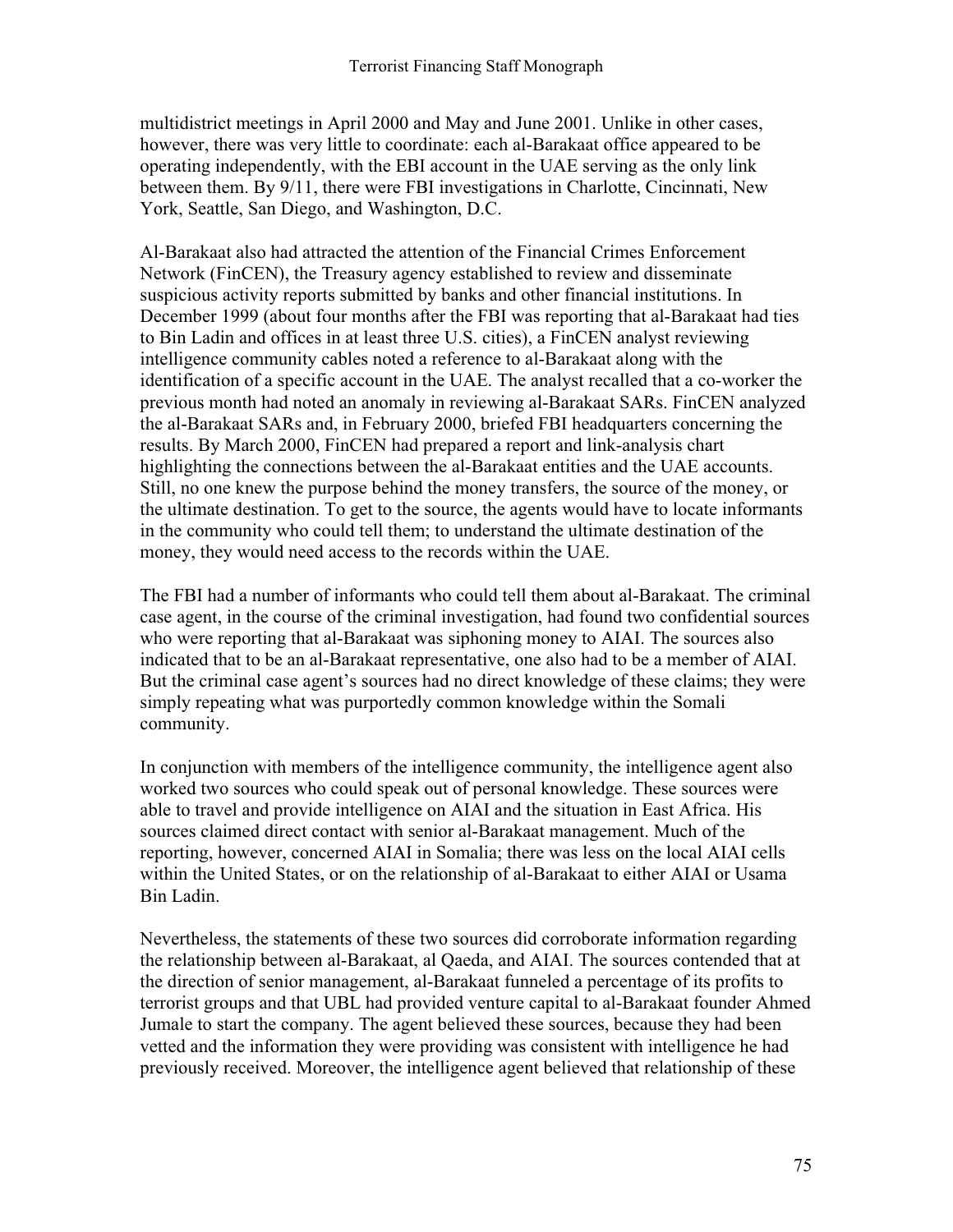sources to al-Barakaat management was such that the sources would have firsthand knowledge of al-Barakaat's activities.

#### *The September 11 attacks*

After the attacks, "all bets were off." The al-Barakaat criminal team—the FBI, U.S. Customs, and the IRS—which had been working in separate offices received space to work together. More agents were assigned. Moreover, they contemplated bringing criminal charges, and considered getting criminal search warrants on the al-Barakaat businesses. The headquarters of both FBI and Customs, too, started to take a special interest in the case. FBI headquarters had set up a "financial review group" to sift through the financial transactions of the 9/11 hijackers. It started to look at the al-Barakaat case, as did "Operation Green Quest," a newly formed Treasury task force with essentially the same mission as the FBI's group.

Moreover, within the upper levels of the National Security Council (NSC) and State, attention turned to al-Barakaat, and specifically to the EBI as a facilitator of terrorist finance. According to State Department cables at the time, the U.S. government had "strong evidence" that the EBI was used as a facilitator of terrorist financing. An obvious option would be to designate the bank as a supporter of terrorism and block its assets from coming into the country, a move that would send a message to the world financial community. The UAE agreed to act against al-Barakaat and allowed a U.S. law enforcement team to take a look at the EBI records—something none of the agents in either the intelligence or the law enforcement investigations had been able to access previously.69

### *Designation by the Office of Foreign Asset Control*

On September 23, 2001, the President signed Executive Order 13224, which expanded the list of terrorist organizations subject to freezing and blocking.

### *Pre-9/11 designation efforts*

The mission and authorities of the Office of Foreign Asset Control (OFAC) deserve a brief discussion here. In implementing sanctions programs aimed at combating global terrorism, OFAC derives its authority from delegations under the President's powers pursuant to the International Emergency Economic Powers Act (IEEPA) and other Presidential authorities. IEEPA grants the President broad powers to deal with any unusual and extraordinary threat to the national security, foreign policy, or the economy of the United States if the President declares a national emergency with respect to such threat. The source of the threat must be in whole or substantial part outside the United

 $69$  As we note in chapter 3, the UAE had been a source of concern before  $9/11$  for their largely unregulated financial system.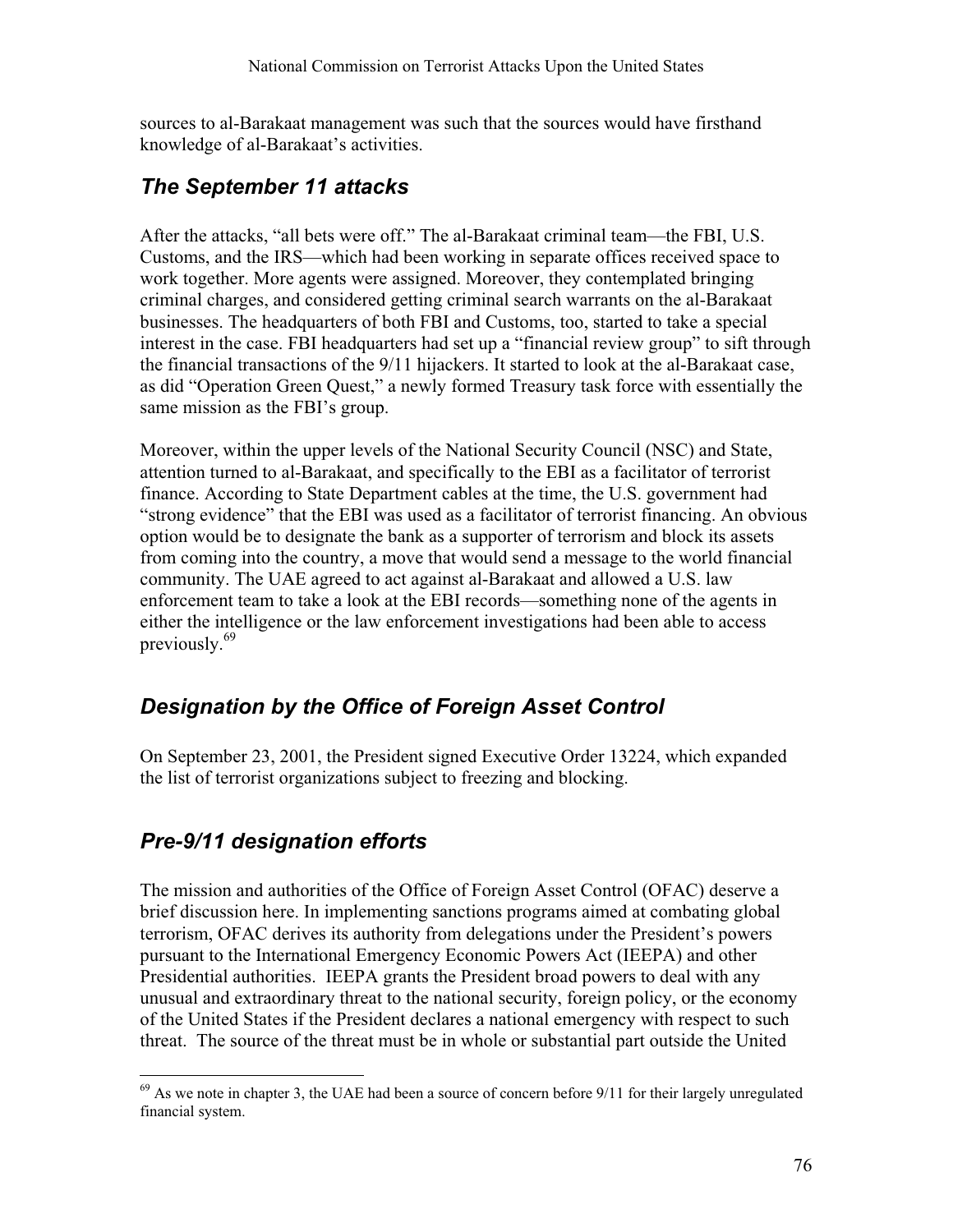States. The President may also designate specific entities or individuals who pose or contribute to the threat and set forth the standards for identifying more such entities and individuals. The President delegates to the Executive Branch, generally the Department of Treasury or State, the task of finding those who meet that criteria and "designating" them as subject to the Executive order.

President Bill Clinton signed Executive Order 12947 in January 1995, blocking the assets in the United States of specific terrorists and terrorist groups who threatened to use force to disrupt the Middle East peace process and prohibiting U.S. persons from engaging in transactions with these groups. The groups were named as a result of a presidential judgment that they stood in the way of peace in the Middle East and, because peace in the Middle East is deemed to be vital to our own national security, posed a national security threat to the United States. The authority was not limited to those named in the executive order; those supporting or associated with those named could also be listed by an administrative designation authorized by the director of OFAC (a "secondary designation"). Usama Bin Ladin was not named on this 1995 list. However, beginning in approximately 1995 until the East Africa embassy bombings in the summer of 1998, OFAC attempted to discover a link between Usama Bin Ladin and those named on the list. This effort was not successful, both because the links between Usama Bin Ladin and such groups were tenuous and because OFAC did not have the ability to undertake any significant classified research or analysis.<sup>70</sup> In the late 1990s, there was no thought given to issuing a new executive order naming Bin Ladin, because of what one participant in the process described as "sanctions fatigue" and a general reluctance by Treasury policymakers to impose additional sanctions.

The NSC had a long and deep interest in trying to provide OFAC with sufficient resources to conduct classified all-source analysis on terrorist financing. At the direction of Richard Clarke, the Office of Management and Budget requested, and Congress appropriated, \$6.4 million dollars for a center to conduct such analysis, dubbed the Foreign Terrorist Asset Tracking Center (FTATC), beginning in fiscal year 2001 (nominally October 2000). By November 2000, Clarke had suggested a two-week pilot program, which would use CIA facilities to test if the FTATC concept was workable. On the eve of 9/11, FTATC was little more than a plan on paper and an unspent budget authorization.

After the East Africa bombings, President Clinton amended E.O. 12947 to name Usama Bin Ladin and his key aides, thereby prohibiting any U.S. persons from financial dealings with any of them. But the OFAC's success in blocking terrorist assets under this order was limited, for it covers only property or interests in of U.S. persons or within the United States. Moreover, because it named individuals, not groups, OFAC could not build on it with secondary designations—a listing by the head of OFAC of individuals

 $70$  This was a significant problem both before and after the September 11 attacks. OFAC line level analysts were nearly universal in their frustration in not being able to engage in the type of all source analysis that would be required to understand the financial links involved. One analyst with a background in intelligence described the process by which OFAC obtained classified documents as 20 years behind the procedure used by the CIA.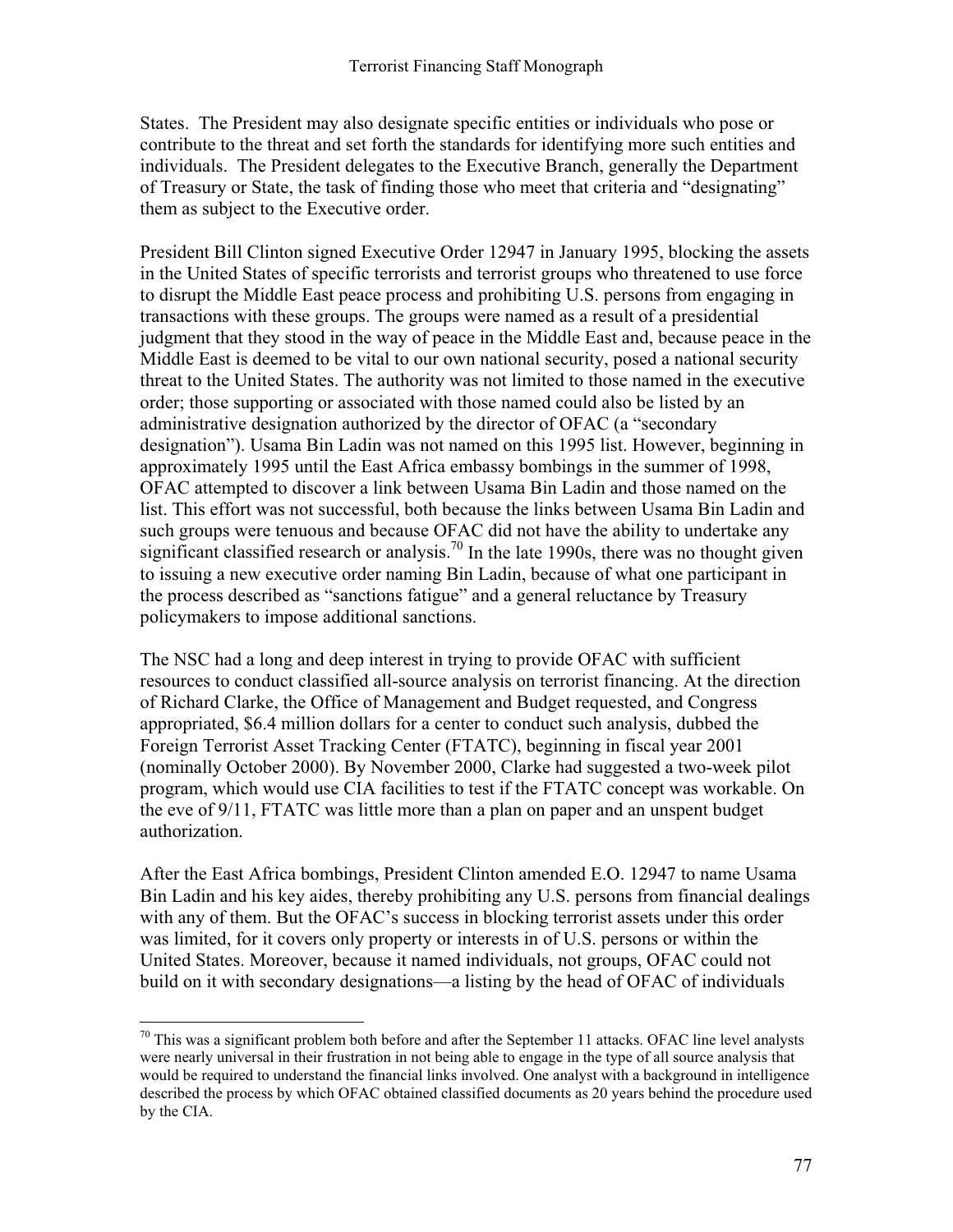supporting the group named in the executive order. In addition, there was little intelligence on assets to block. These limitations were sources of frustration for the NSC, which wanted action on the financial front of the government's war on Bin Ladin. In retrospect, one OFAC official thought that the reason it was unable to freeze Bin Ladin assets is because none existed within OFAC's jurisdiction.

The United Nations Security Council passed UNSCR 1267 on October 15, 1999, calling for the Taliban to surrender Bin Ladin or face a U.S.-style international freeze of its assets and transactions. The resolution gave a 30-day period before sanctions took effect, however, allowing the Taliban and al Qaeda to repatriate funds from banks in the United Kingdom and Germany to Afghanistan. As a result, these sanctions brought official international censure but were easily circumvented.

#### *Post-9/11 designation efforts*

After the 9/11 attacks, the President signed Executive Order 13224 with great fanfare (the White House described it as the "first strike in the war on terror"), but since OFAC already had the ability to go after Bin Ladin and Taliban assets from the prior executive orders, it did little to change OFAC's authorities to name, block, and freeze assets associated with Usama Bin Ladin or the Taliban. After the attacks, OFAC accelerated the search for entities to name by either a presidential declaration (by amending the list attached to E.O. 13224) or a secondary administrative designation, working off a CIAsupplied list of entities and persons. OFAC analysts and attorneys, like everyone in the government engaged in counterterrorism at the time, were working nights and weekends to evaluate and put together administrative records sufficient to freeze the assets of these entities. A significant number of these individuals needed access to classified information, but they had virtually no facilities in which to handle it. As a result, a number of them crammed into the secure FinCEN facility in Northern Virginia that, unlike OFAC's downtown offices, could handle the most highly sensitive materials.

OFAC analysts started working on the designation of al-Barakaat about two weeks after the attacks. This effort won preliminary approval almost immediately from Treasury officials, on the basis of a one-page memo. Thereafter, OFAC officials began a twopronged approach to supporting the designation: gathering information informally through an OFAC analyst's contacts with U.S. law enforcement, and conducting research on classified documents at FinCEN's secure facility. The informal method for gathering law enforcement data was necessary because of the weaknesses of the FBI's data system. The FBI, unlike the foreign intelligence agencies, wrote very few finished intelligence reports. The only way to find out what was happening domestically was either to troll the FBI's data system, ACS (Automated Case Support), for periodic reports (a hit-or-miss proposition at best) or call field agents and ask them what was going on (if you knew whom to call). The analysts' efforts to survey the foreign intelligence were easier because the reports were more centralized, but had other frustrations: because of Treasury's archaic method of retrieving intelligence, the analysts received only about half of the relevant intelligence on Jumale and al-Barakaat, and the omitted material included some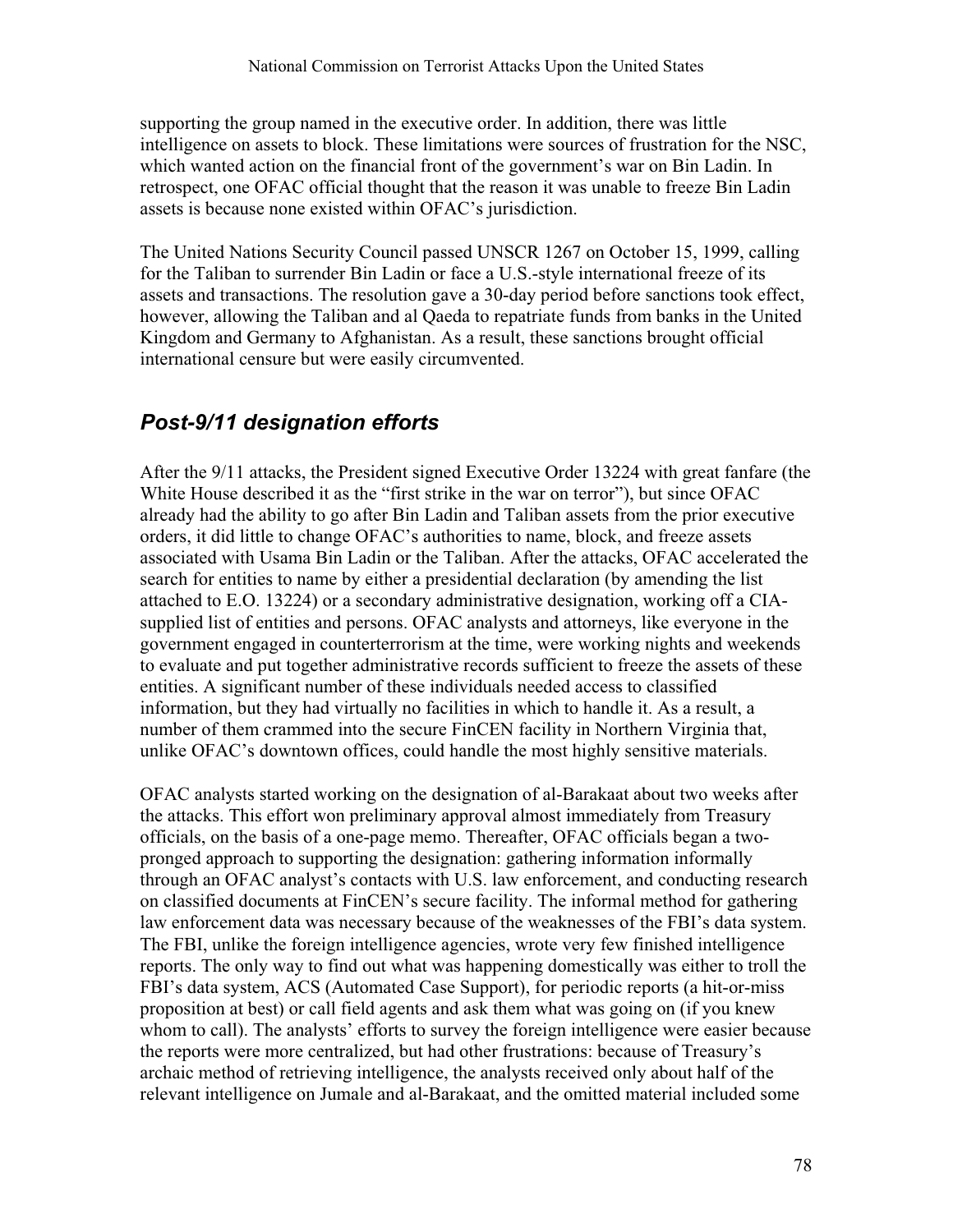of the best, most useful reports (a fact that was not known to the analysts until after the designation).

Nevertheless, the OFAC analysts plowed forward and put together a package on al-Barakaat. They were greatly helped by a list of worldwide al-Barakaat offices seized during a raid of an al-Barakaat office in Norway and shared with the United States. The analysts were told that they did not need to have evidence that each al-Barakaat entity took part in terrorist financing; it was sufficient to show only that the main entity itself was involved to be able to close all of the branches and freeze all of the money. Thus, the analysts needed only to refer to the seized telephone lists or a commercial index of businesses such as Dun & Bradstreet to justify the closing of each al-Barakaat branch office. The Justice Department, which would have to defend any action should there be a legal challenge, blessed the sufficiency of this tactic.

More nationwide coordination took place, including meetings at the NSC, the FBI, and Customs. As people within the law enforcement community came to understand what OFAC was planning, they asked it to hold off for 60 or 90 days so they could continue their investigations. A number of field offices made this request, as did the Office of Naval Intelligence, which was in the midst of a major intelligence operation on al-Barakaat. OFAC, however, was under substantial pressure to proceed with the designation as rapidly as possible. The analysts also wanted more time to make their evidentiary package more complete and robust, but the OFAC management, apparently reacting to external demands, told them they could not have it. Moreover, the head of the FBI's terrorist-financing effort ultimately concurred in the action.

The post-9/11 period at OFAC was "chaos." The goal set at the policy levels of the White House and Treasury was to conduct a public and aggressive series of designations to show the world community and our allies that the United States was serious about pursuing the financial targets. It entailed a major designation every four weeks, accompanied by derivative designations throughout the month. As a result, Treasury officials acknowledged that some of the evidentiary foundations for the early designations were quite weak. One participant (and an advocate of the designation process generally) stated that "we were so forward leaning we almost fell on our face." The rush to designate came primarily from the NSC and gave pause to many in the government. Some believed that the government's haste in this area, and its preference for IEEPA sanctions, might result in a high level of false designations that would ultimately jeopardize the United States' ability to persuade other countries to designate groups as terrorist organizations. Ultimately, as we discuss later, this proved to be the case with the al-Barakaat designations, mainly because they relied on a derivative designation theory, in which no direct proof of culpability was needed.

A range of key countries were notified several days in advance of the planned U.S. designation of the al-Barakaat entities, and were urged to freeze related assets pursuant to the own authorities.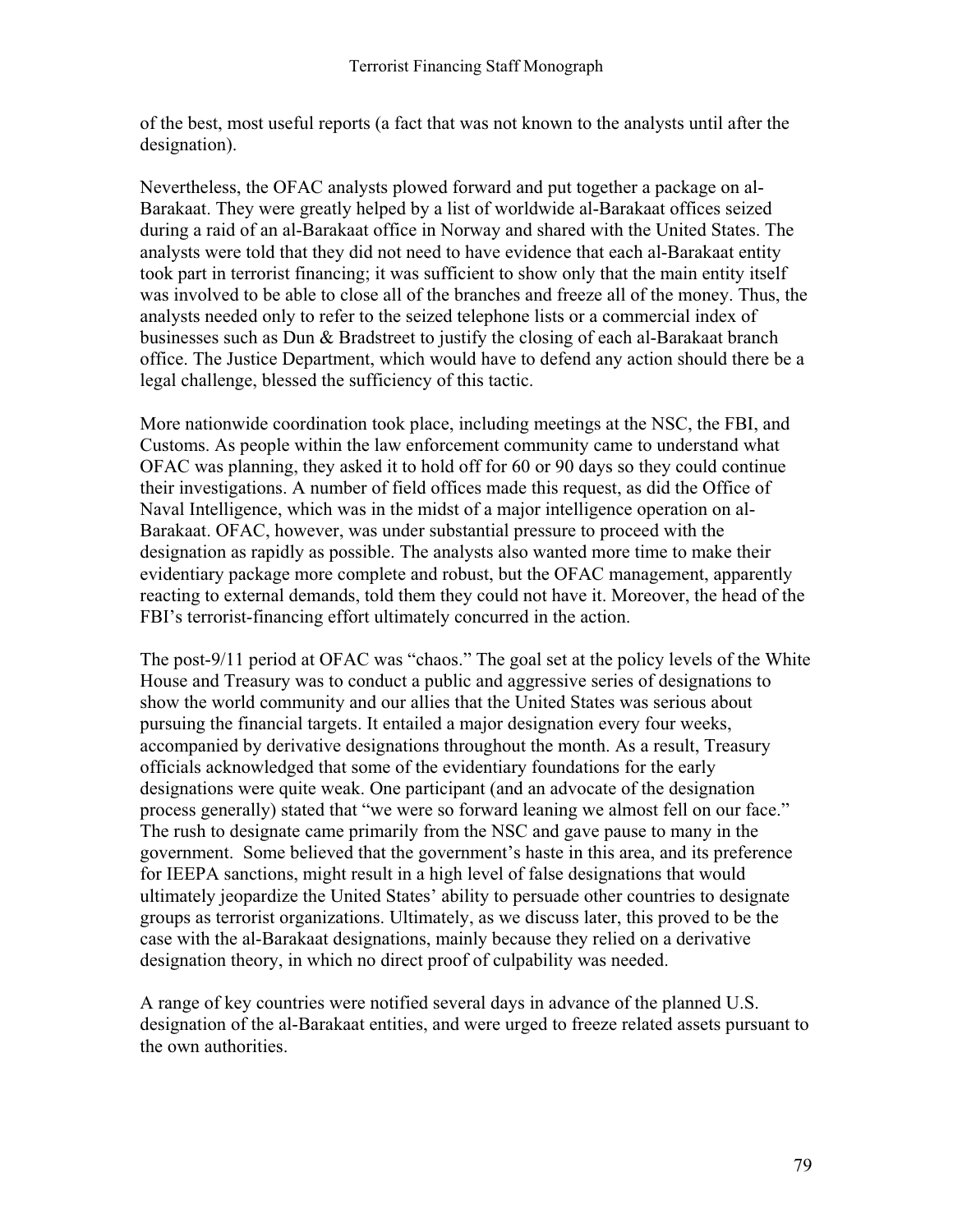#### *The November Raids*

On November 7, 2001, federal agents entered eight al-Barakaat offices in Minneapolis; Columbus, Ohio; Alexandria, Virginia; Seattle, Washington; and Boston, Massachusetts. Using Treasury Department private contractors who handle asset forfeiture, OFAC and federal agents seized everything with the businesses. In the UAE, about \$1 million was seized from the UAE EBI accounts, four offices were raided and their records seized, and Jumale was ordered not to leave the UAE. The U.S. actions resulted in the freezing of approximately \$1.1 million, and Treasury claimed that the actions disrupted approximately \$65 million in annual remittances from the United States alone.

The President of the United States traveled to FinCEN's offices and, with the Secretary of the Treasury and Attorney General, announced the action in a press event, describing Jumale as a "friend and supporter of Usama Bin Ladin." Secretary of the Treasury Paul O'Neill described al-Barakaat offices as "the money movers, the quartermasters of terror . . . a principal source of funding, intelligence and money transfers for Bin Ladin." He later announced that "we estimate that \$25 million was skimmed from the al-Barakaat network of companies each year, and re-directed toward terrorist operations."

Abdullahi Farah was the owner of Global Services, one of the Minneapolis wire remittance companies named in the November 7, 2001 blocking order. He is a naturalized U.S. citizen, having emigrated from Somalia in 1992. Although there already were money remitters in Minneapolis at the time, Farah believed that there was still a need for his services in the Somali community. Farah previously had been a customer of al-Barakaat and had dealt with the al-Barakaat business representative for North America. After having applied for a license and after establishing a formal business relationship with al-Barakaat, Farah opened his operation. He claims that he never met Jumale and had only an arm's-length business relationship with al-Barakaat. While the business was cyclical, with more money being transmitted during Ramadan, Farah generally transmitted about \$200,000 per month. He banked at the local Norwest Bank, where he would deposit cash from his customers and then wire aggregate amounts to al-Barakaat's central office in the UAE. Farah made approximately \$1,200 per month from this business, and paid another employee about the same.

Farah's first interaction with the federal government with regard to his business occurred on November 7, 2001, when armed agents entered and seized his business, confiscated all his records and his office equipment, and put a seal on the door preventing reentry. His three business accounts, containing approximately \$298,000 of his customers' money, were frozen, making it impossible for him to send that money forward on their behalf. The name of his company was placed on the U.S. and UN lists as a supporter of terrorism.

The money that his customers, primarily Somali immigrants, had entrusted to Farah was not delivered to the intended recipients; his customers were angry and suspicious and did not accept his explanations as to what had become of it. Most of his customers simply did not believe that the U.S. government could do such a thing. For many Somalis, the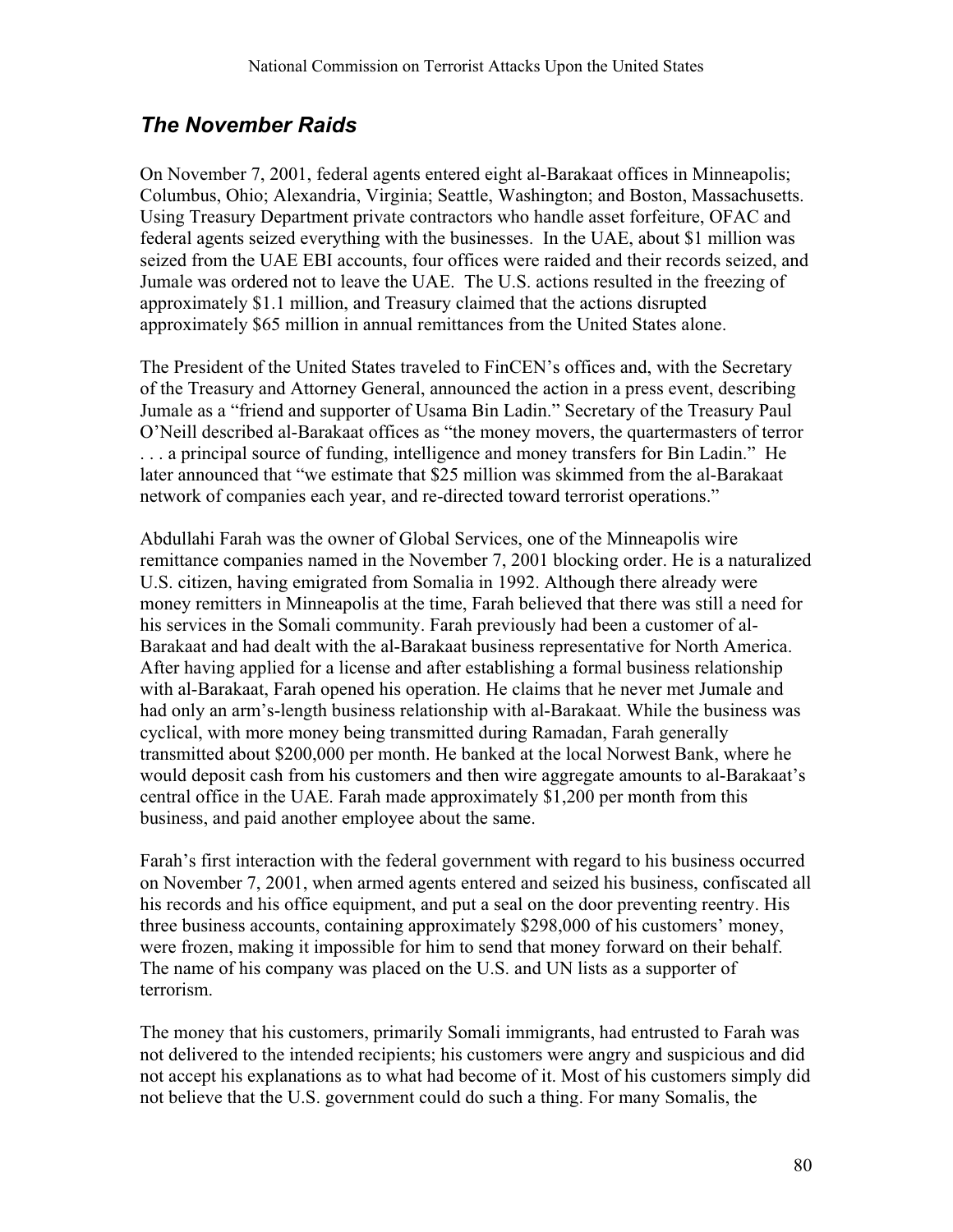blocked money represented their life savings and an economic lifeline to an impoverished country. The United Nations estimated that the freeze cut the remittances to Somalia in half.

Another of the Minneapolis money remitters, Garad Nor (also a U.S. citizen), had a considerably bigger problem. On November 30, 2001, both Nor and his business were publicly designated as a supporter of terrorist as a consequence of running a moneyremitting company. The net effect of that designation was that no one in the United States could engage in any financial transactions with him. Not only could he not work but, in the words of his lawyer, "the guy couldn't buy a cup of coffee" without violating the OFAC blocking order. On April 26, 2002, after he filed suit against the United States, OFAC issued a license to Nor to allow him to get sufficient money to live. As a result, for five months Nor, a U.S. citizen, faced the unenviable choice of starving or being in criminal violation of the OFAC blocking order.

#### *The Effect of the al-Barakaat Seizures*

Al-Barakaat offices were closed in the United States, the UAE, Djibouti, and Ethiopia. Before the action against al-Barakaat, the CIA surmised that AIAI would easily move to other financial institutions in the event that al-Barakaat was shut down. It also understood that the loss of money from al-Barakaat would only temporarily disrupt AIAI, which had other revenue sources. Early intelligence reporting after the freeze indicated that AIAI came under financial pressure because of the closure of al-Barakaat, but moved quickly to develop alternative funding mechanisms. There was no analysis of whether that pressure was the natural result of the closing of the country's largest conduit of funds or was due particularly to al-Barakaat's alleged complicity in funding AIAI. Al-Barakaat ultimately moved its offices to other locations in Dubai and Somalia and changed its name. Moreover, AIAI was able to move money through alternative means. Even as early as mid-November 2001, the CIA judged the Islamic terrorist-funding networks to be "robust," indicating that most Sunni-based Islamic terrorist funding went through interlocking Islamic NGOs and financial entities in the Gulf region. To this day, the Commission staff has uncovered no evidence that closing the al-Barakaat network hurt al Qaeda financially.

### *U.S. Investigators Travel to the UAE*

As OFAC continued to gather support for designations, or designation packages, plans were made to send a team of investigative agents to the UAE to look at records seized from the al-Barakaat offices as well as the al-Barakaat bank records at the EBI. The investigators moved into the main conference room of the UAE's central bank and were supplied with thousands of pages of documents culled from ten accounts held by al-Barakaat. They were able to take back to the United States for further analysis about 7,000 pages of documents from this trip. The investigators obtained unparalleled access and support (unparalleled even in the United States, where criminal investigators do not typically work closely with the central bank regulators). However, the size and complexity of this investigation of a worldwide financial network, responsible for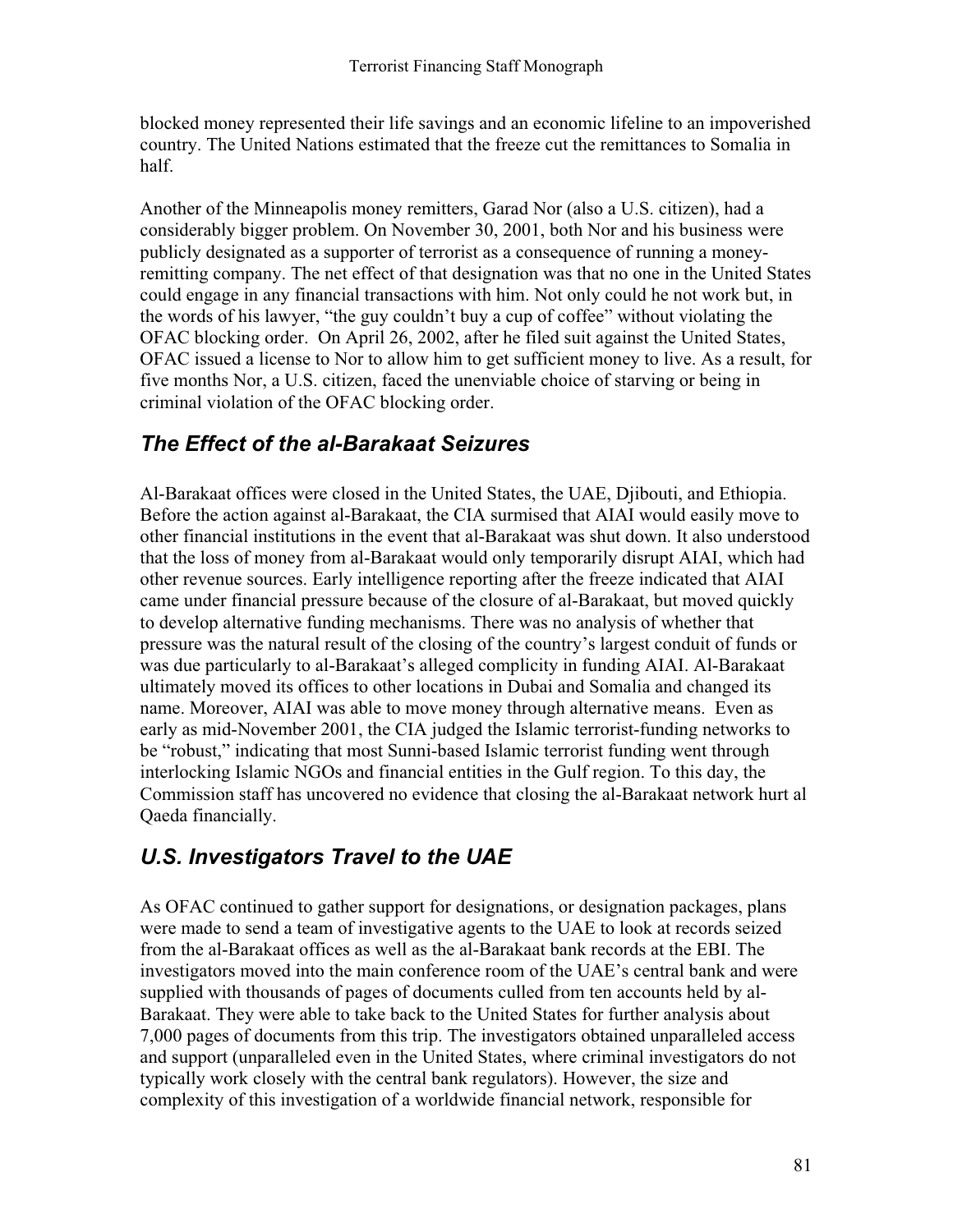moving millions of dollars, required a follow-up trip in March 2002. In the United States, a financial investigation can take years before investigators understand the intricate financial transactions involved.

Before the second trip, the agent spearheading the effort for the FBI reviewed the OFAC designation package for al-Barakaat and noticed some discrepancies between it and the evidence obtained on the first UAE trip. His review left him with a number of significant factual questions concerning what he thought to be uncorroborated allegations of al-Barakaat's ties to al Qaeda and AIAI. For example, the designation package described Jumale as an associate of Usama Bin Ladin from the original Afghanistan jihad, who was expelled from Saudi Arabia and then moved to Sudan, and who currently lives in Kenya. However, the documentation obtained from the first UAE trip, including Jumale's passport, did not support that intelligence. In addition, a number of EBI accounts that had been frozen did not appear, from the records obtained and analyzed, to be associated with al-Barakaat at all. Overall, the agent believed that much of the evidence for al-Barakaat's terrorist ties rested on unsubstantiated and uncorroborated statements of domestic FBI sources.

The second U.S. delegation to the UAE enjoyed a level of cooperation similar to that of the first. The UAE Central Bank placed 15 people at the investigative team's beck and call. The UAE government did everything the U.S. team requested, including working all night at times to make copies of documents. Jumale was interviewed by U.S. federal agents twice, the first time for ten hours. The U.S. investigative team interviewed 23 individuals (including Jumale), other top al-Barakaat personnel, its outside accountant, and various UAE banking officials. They also reviewed approximately 2 million pages of records, including the actual EBI bank records.

To review some records, the U.S. government team worked where the records were maintained: in un-air-conditioned warehouses in the desert, in stifling 135-degree heat. The agents found that the bank maintained the same kind of records as one would find in the United States and that they were relatively complete, well-organized, and wellpreserved. In fact, it appeared to the agent that the records extended far into the past; UAE banks apparently did not systematically destroy older records, as U.S. financial institutions commonly do. Constraints of time and resources prevented the agents from conducting a comprehensive audit of all the records. Instead, they focused on key persons and entities, looked for suspicious transactions, and selected certain dates as representative samples for detailed analysis. On this second trip, the U.S. team brought copies of about 10,000 pages back to the United States for further analysis. Additionally, the FBI was able to make mirror images of data from dozens of the al-Barakaat and EBI computers for further analysis.

#### *No Direct Evidence That al-Barakaat Funded Terrorism*

The FBI agent who led the second U.S. delegation said diligent investigation in the UAE revealed no "smoking gun" evidence—either testimonial or documentary—showing that al-Barakaat was funding AIAI or al Qaeda. In fact, the U.S. team could find no direct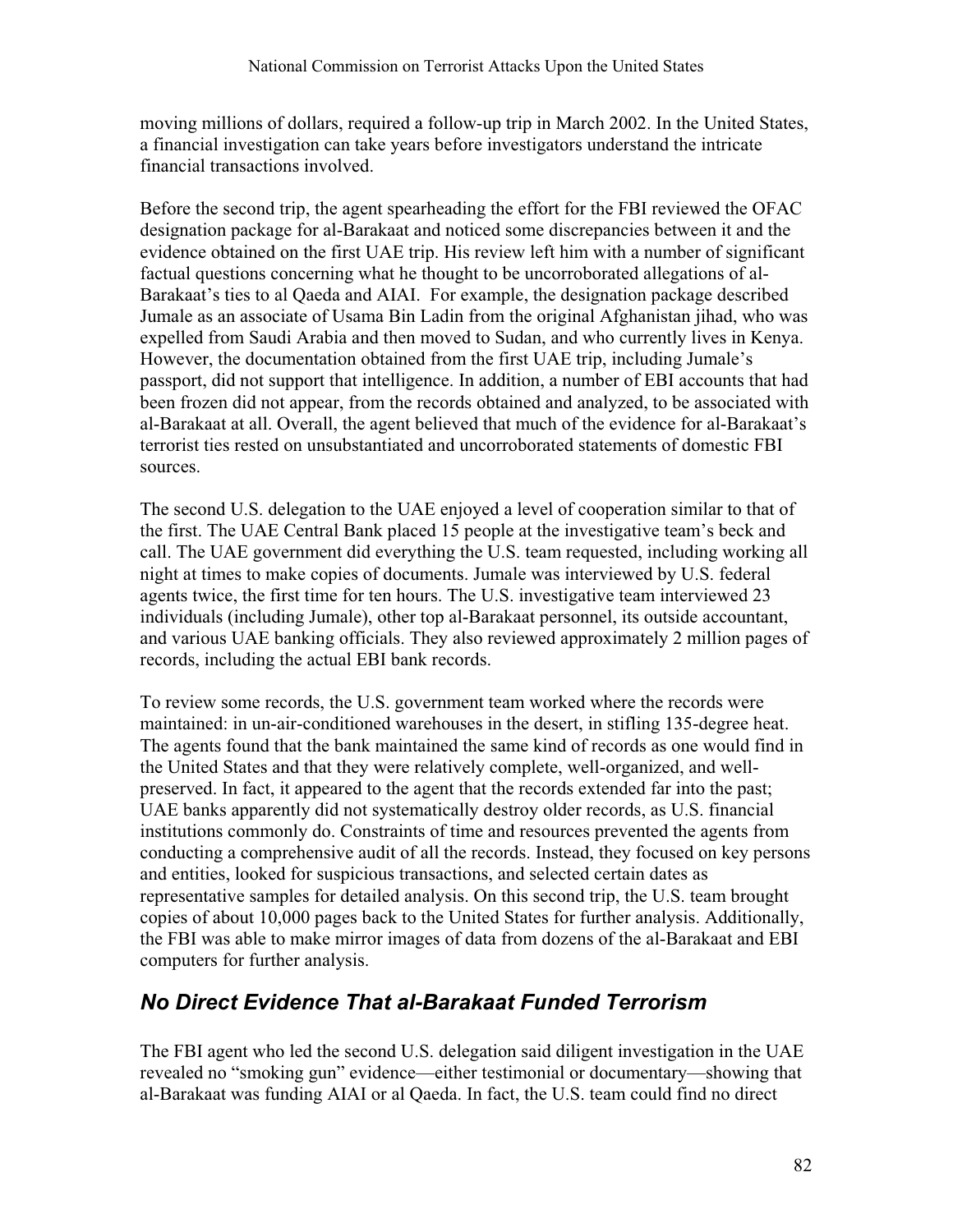evidence at all of any real link between al-Barakaat and terrorism of any type. The two major claims, that Bin Ladin was an early investor in al-Barakaat and that al-Barakaat diverted a certain portion of the money through its system to AIAI or al Qaeda, could not be verified. Jumale and all the al-Barakaat witnesses denied any ties to al Qaeda or AIAI, and none of the financial evidence the investigators examined directly contradicted these claims. Moreover, some of the claims made by the early intelligence, such as the assertion that Jumale and Bin Ladin were in Afghanistan together, proved to be wrong. In additional, it appeared that the volume of money was significantly overstated. Secretary O'Neill, in his announcement of the al-Barakaat action, had estimated that al-Barakaat had skimmed \$25 million per year and redirected it toward terrorist operations. The agents found that the profits for all of al-Barakaat (from which this money would have to come) totaled only about \$700,000 per year, and could not conclude whether *any* of that money had been skimmed.

Although the U.S. team could not find evidence of terrorist financing, they did identify several inexplicable anomalies in the evidence. For example, the team's review of documents revealed several suspicious transactions that Jumale could not adequately explain. Specifically, two NGOs made a number of unusually large deposits into the account of a Kuwaiti charity official over which Jumale had power of attorney. The funds were then moved out of the account in cash. When asked to explain the transactions, Jumale claimed that the money was deposited for use in Somalia. After the deposit, the charity would direct Jumale to send cash from those accounts to Somalia for charitable or religious purposes, such as building a mosque. Because the funds were sent as cash, no other records existed.

The FBI thought this explanation suspicious, as it was inconsistent with Jumale's normal business practices. Although the cash nature of the transactions may have been necessitated by the state of the financial system in Somalia—given the absence of financial institutions there, sending cash may have been the best way to build a mosque al-Barakaat had a bank in Somalia to which the funds for charitable use could have been sent. However, the agents could draw only suspicions and no conclusions from these transactions. The money transfers might have involved terrorism, they might have represented the proceeds of another kind of crime, or they might have been nothing at all. There was just no way to tell.

At the conclusion of the trip, the agent spearheading the FBI portion of the trip drafted a memorandum, to be distributed to the UAE officials, describing the conclusion the team had reached:

> It has been alleged that the Barakaat Group of Companies were assisting, sponsoring, or providing financial, material, or other services in support of known terrorist organizations. Media and U.S. law enforcement reports have linked al-Barakaat companies and its principle manager, Ahmed Nur Ali Jumale, to Usama bin Ladin and bin Ladin's efforts to fund terrorist activities. *However, this information is generally not firsthand information or it has not been*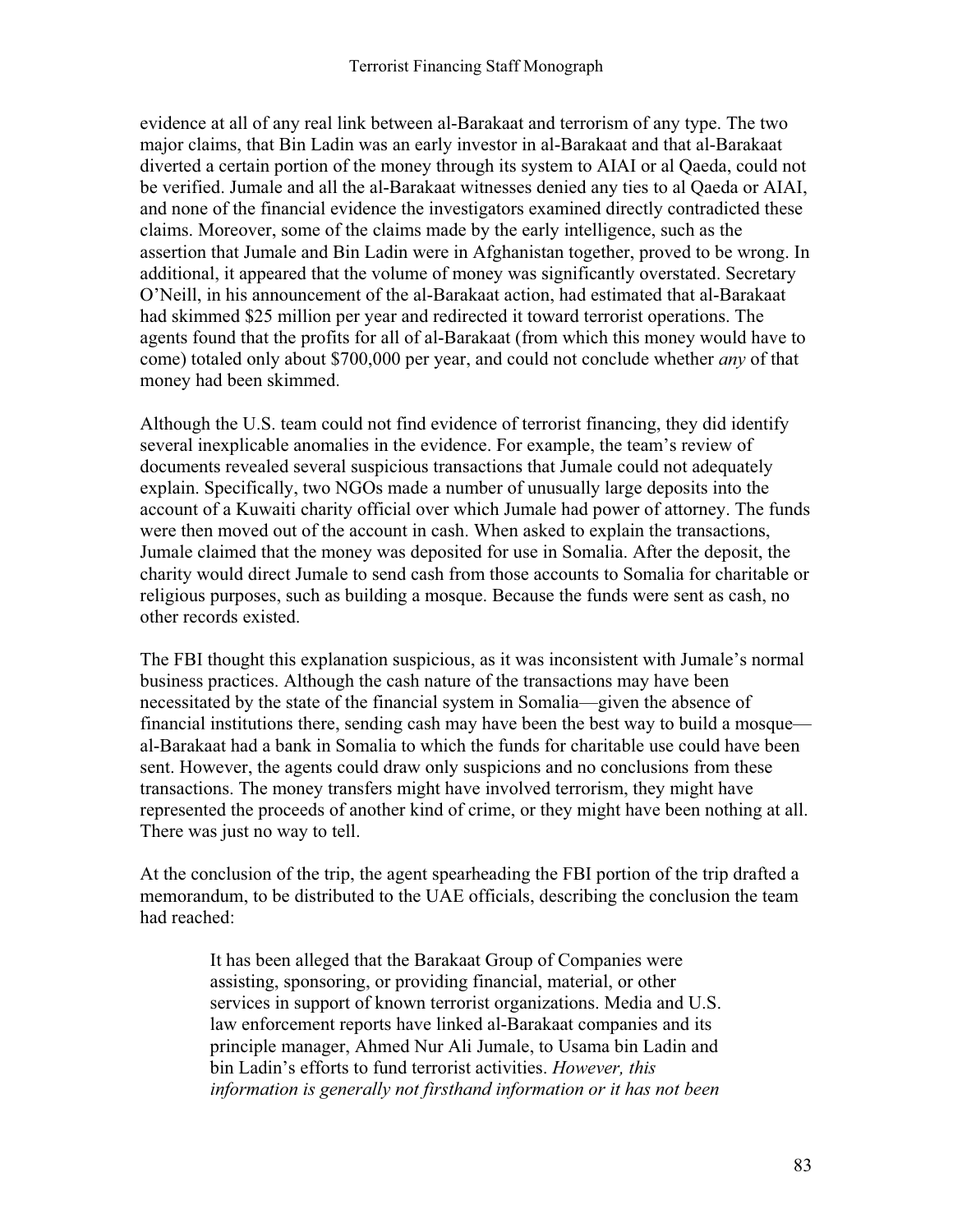National Commission on Terrorist Attacks Upon the United States

*corroborated by documentary or other circumstantial evidence that supports the allegation*. For example, it has been reported that it is common knowledge in the United States–based Somali community that Al Barakaat is a money laundering operation backed by bin Ladin. It has also been reported that bin Ladin provided Mr. Jumale the initial financing to start the Al Barakaat businesses. *At this time, these items of information have not been substantiated through investigative means.* (emphasis added)

Thus, notwithstanding the unprecedented cooperation by the UAE, significant FBI interviews of the principal players involved in al-Barakaat (including its founder), and complete and unfettered access to al-Barakaat's financial records, the FBI could not substantiate any links between al-Barakaat and terrorism.

OFAC analysts hotly contest this conclusion, and insist that their designation was based on solid intelligence. The FBI's conclusions, they argue, reflect a profound misunderstanding of the case, and ignore certain pieces of intelligence. <sup>71</sup> At the very least, the OFAC officials contend, there is credible evidence that al-Barakaat was a money-laundering group, responsible for millions in U.S. currency being laundered through the United States, to an account in the UAE, and then out to suspect third-party countries. Additionally, they point to documents yet to be translated, as well as records from the hard drives of al-Barakaat, in the FBI's possession and yet to be analyzed. At this writing, neither the FBI nor OFAC is attempting to continue to investigate this case.

#### *Delisting Designated Entities and Concluding the Case*

Other countries who had joined in the international designation of al-Barakaat were voicing real concern by early 2002. Their concern stemmed in part from a difference in how each country set up its terror-financing designation scheme. In the United States, for example, the power to designate derives from the executive's power to wage war against foreign enemies. As a result, the executive may rely on less evidence than is required in a criminal or even civil trial. The judicial review that is afforded a designation is extremely deferential to the executive's judgment. In other countries, a designation is viewed as a judicial or quasi-judicial act, in which the accused is afforded a right to answer the charges and the standard of evidence is at least as high as would be needed to sustain a civil lawsuit.

In January 2002, three Swedish citizens of Somali origin who were listed in the original al-Barakaat designation petitioned OFAC and the United Nations for removal from the list. Sweden, although not a member of the UN Security Council, sought to have the Council adopt a criminal evidentiary standard prior to placing anyone on the sanctions list. The Canadians, similarly, moved to take one of its own citizens off the UN list. All

 $71$  Intelligence community sources have informed Commission staff that the intelligence sources for much of the reporting regarding al-Barakaat's connection to al Qaeda have since been terminated by the relevant agency as intelligence sources, based on concerns of fabrication.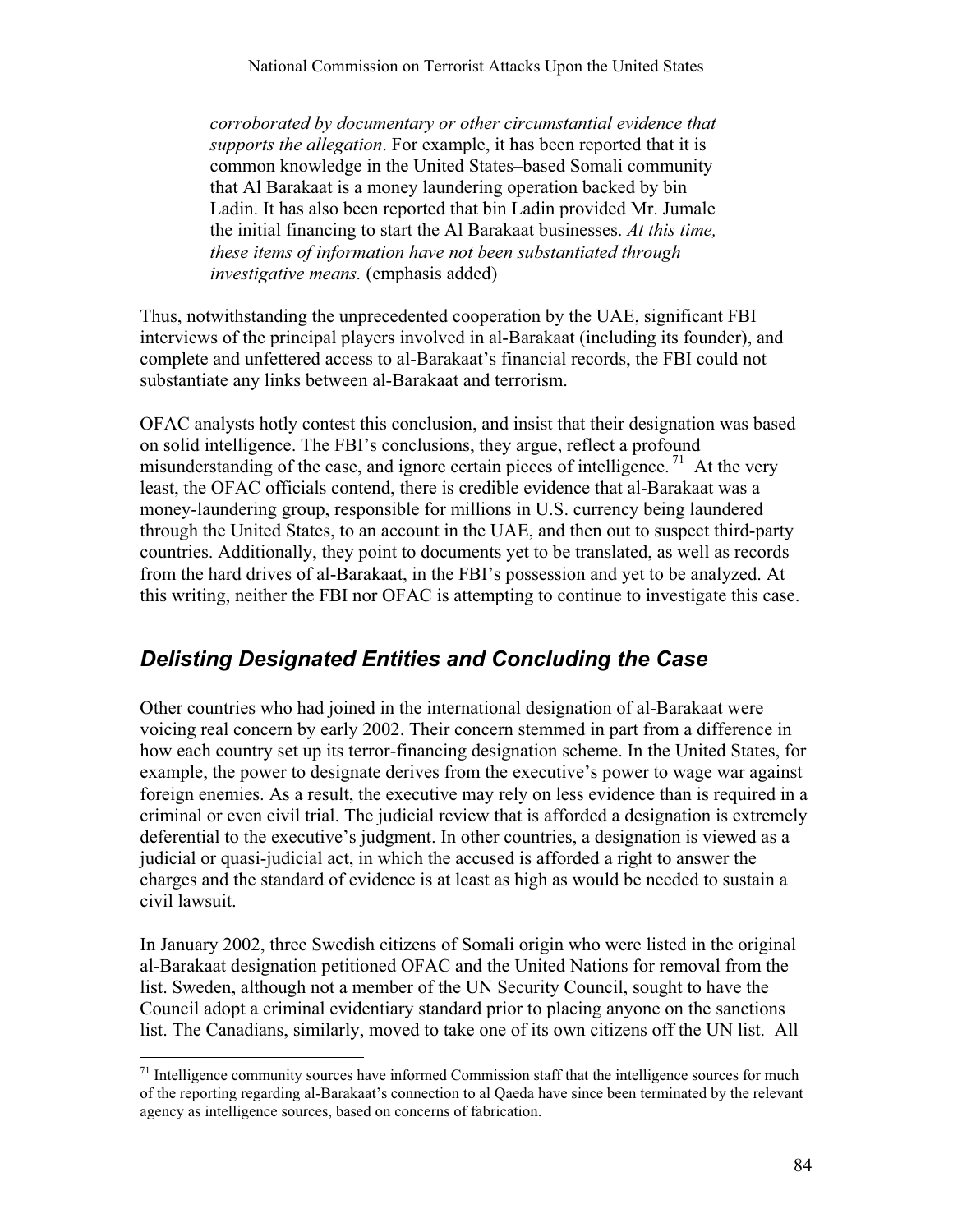of the UN designations to that point had come at the suggestion of the United States, and the Swedish proposal could have required the removal of either most or all of the names on the list. The State Department sent demarches to all Security Council member nations, urging "in the strongest terms" that they oppose Swedish effort.

Meanwhile, in Minneapolis, Abdullahi Farah and Garad Nor were trying to resolve their cases and working toward getting their money unfrozen. They hired a lawyer, who made both men available for interviews with the U.S. Attorney's Office and federal agents concerning their involvement in al-Barakaat.<sup>72</sup> The lawyer contacted OFAC to try to resolve the case; for months the calls were unreturned and neither of his clients was told of the evidentiary basis of the freezing actions. Finally, in April 2002, Farah and Nor filed suit against the government, alleging that the OFAC action deprived them of their constitutional rights.

In response to the lawsuits and the concerns of our allies, and in order to forestall more drastic action, the United States moved to develop a delisting process for those who claimed that they were designated incorrectly. At the time, there was no procedure to delist, either at the United Nations or at OFAC. Ultimately, the Policy Coordinating Committee decided on a set of standards to use. Treasury Under Secretary Jimmy Gurule went to the UN in the spring of 2002 and presented a whitepaper on delisting, which included a requirement for an attestation that the individual had severed the link with the tainted organization and a commitment not to associate with terrorist-related entities again. The goal was to force behavior changes and to have an orderly process based on principles, as opposed to requests for delistings based on the "inconvenience" or dislike of the designations regime.

The OFAC analysts were then required to go back and justify their designations of the three Swedes and the U.S. al-Barakaat entities and individuals. For the original listing, the analysts were required to show only that the individual entities were part of the overall al-Barakaat operation, which they could do through commercial directories such as the Dun & Bradstreet registry, as well as the list that had been seized in Norway. In the spring and summer of 2002, however, the analysts were tasked to show that each al-Barakaat individual was involved in the funding of terrorism, rather than that he or she simply belonged to an entity that, overall, supported terrorism. There was no such evidence, although OFAC analysts complained of not having sufficient access to classified information, as well as being denied information held by the FBI.<sup>73</sup>

 $72$  Farah was interviewed, but the US Attorney's Office never arranged to interview Nor.

<sup>&</sup>lt;sup>73</sup> The analysts were hampered in the fact that they did not have access to the records seized in the November raids. While those records were seized under OFAC authority, it was limited only to seizing and retaining them. In order to exploit them for evidentiary purposes, the FBI was able to execute a search warrant, which was then served on OFAC as custodian of the records. Those records were imaged and made available to the criminal agents and the U.S. Attorney's Office. According to the OFAC analysts, the FBI, perhaps burned by what they considered a premature designation, never shared a copy of the seized records with them.